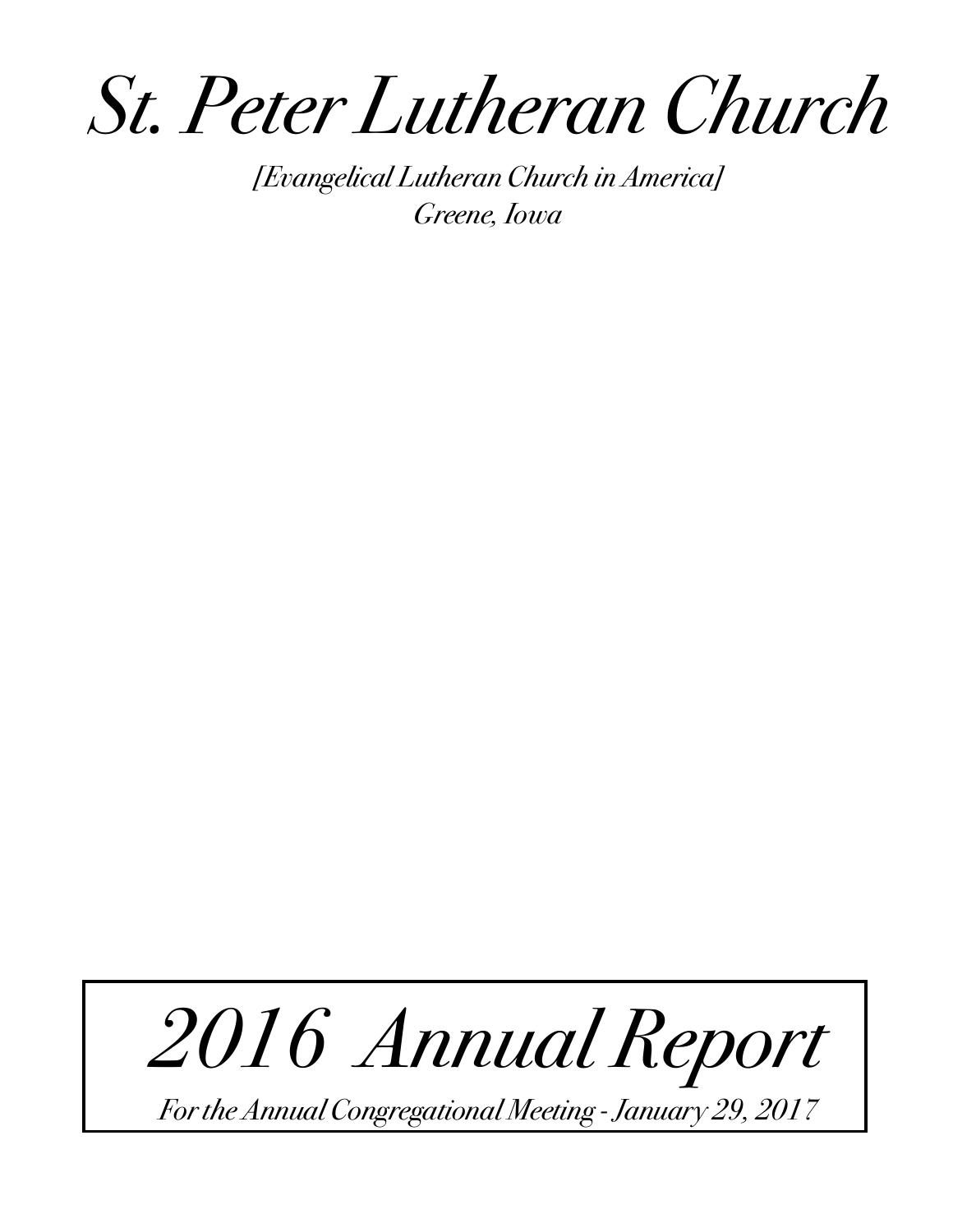# St. Peter Lutheran Church Council

| 2017<br>.<br>_____ | 2018 | 2010<br>_____ | 2020<br>___ |
|--------------------|------|---------------|-------------|
|--------------------|------|---------------|-------------|

Kelly Hoodjer **Eldie Peterson** Ashely Coake Kelly Hoodjer **June Vogelman Gary Schmidt Miranda Joebgen Jan Osier Tanya Yerkes Scott Watkins Phil Wahlgren June Vogelman**

**Delores Adelmund Carrie Eiklenborg Carol Barth Delores Adelmund** 

## Annual Meeting Agenda

- **1. Worship is the Opening Devotions**
- **2. Nominating Committee Report**
- **3. Council Elections**
- **4. Vote on By-Laws 2.4**
- **5. Vote to update our constitution to match the ELCA's model**

**constitution for congregations year 2013 & 2016**

- **6. Vote on Youth and Children's Ministry Director position**
- **7. Proposed Budget**
- **8. Secretary's Report\***
- **9. Pastor's Report\***
- **10. Treasurer's Report\***
- **11. President's Report\***
- **12. Committee Reports\***
- **13. Organizations Reports\***
- **14. Benediction**
- **15. Adjournment**

\* Will only be referred to during the Annual Meeting if there are questions or comments from the congregation.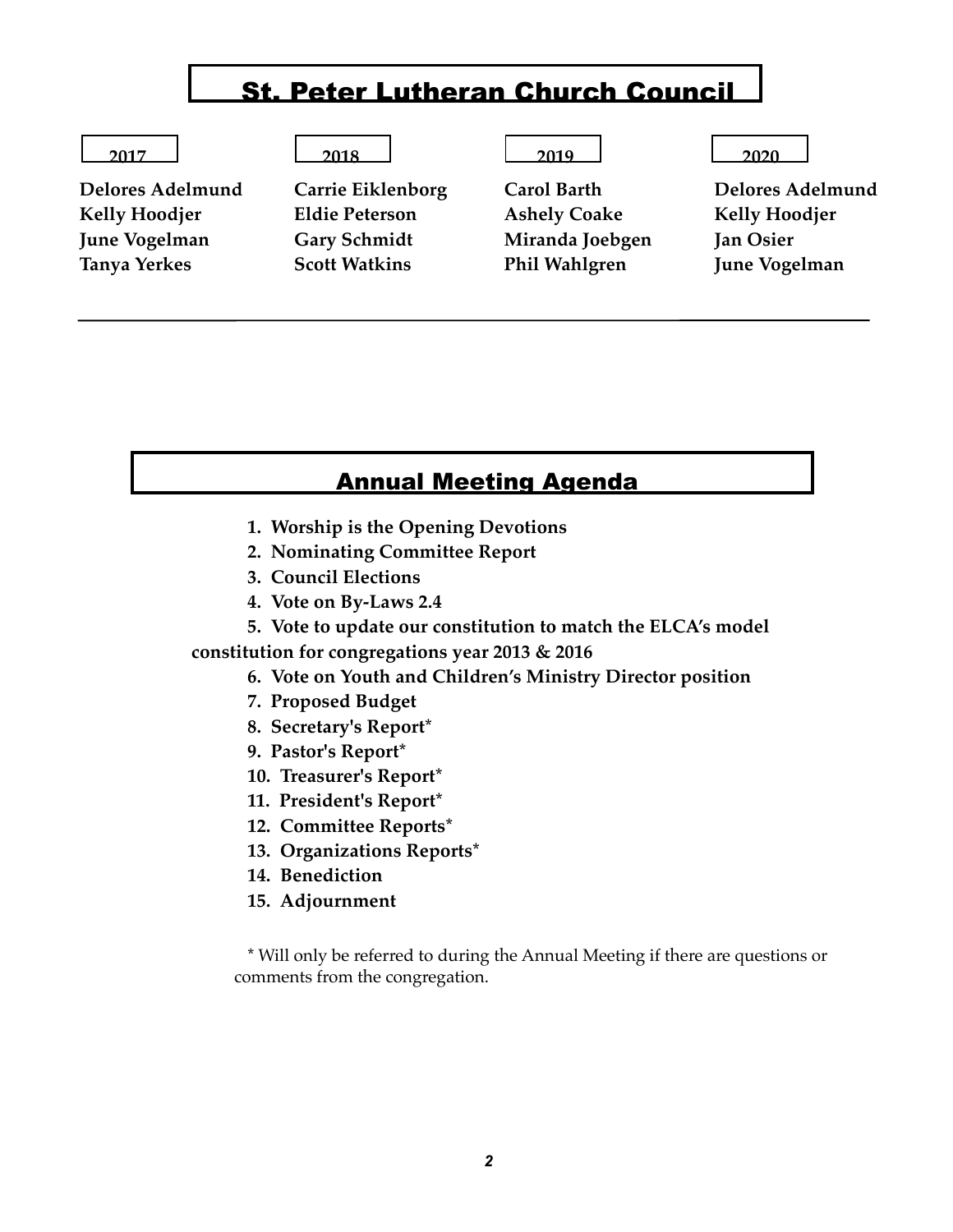# Table of Contents

|                                            | p. 26         |
|--------------------------------------------|---------------|
| Annual Meeting Minutes from 2016           | p. 13         |
|                                            | p. 16         |
|                                            | p. 17, 18, 19 |
|                                            | p. 9          |
| Christian Education and Youth Work         | p. 10         |
|                                            | p. 12         |
|                                            | p. 24         |
| Junior High Ministry Treasurer's Report    | p. 25         |
|                                            | p. 20         |
| Luther League Treasurer's Report           | p. 21         |
|                                            | p. 22         |
| Luther League Trip Treasurer's Report      | p. 23         |
|                                            | p. 26         |
|                                            | p.4, 5        |
|                                            | p.6, 7        |
|                                            | p. 8          |
|                                            | p. 10         |
|                                            | p. 30, 31     |
| <b>Sunday School Treasurer's Report</b>    | p. 30         |
| Sunday School Memorial Fund                | p. 26         |
|                                            | p. 14, 15, 16 |
|                                            | p. 29         |
|                                            | p. 28, 29     |
|                                            | p. 29         |
|                                            | p. 29         |
| W.E.L.C.A. Prayer Shawl/Baptismal Blankets | p. 29         |
|                                            | p. 27         |
|                                            | p. 29         |
|                                            | p. 11         |
|                                            |               |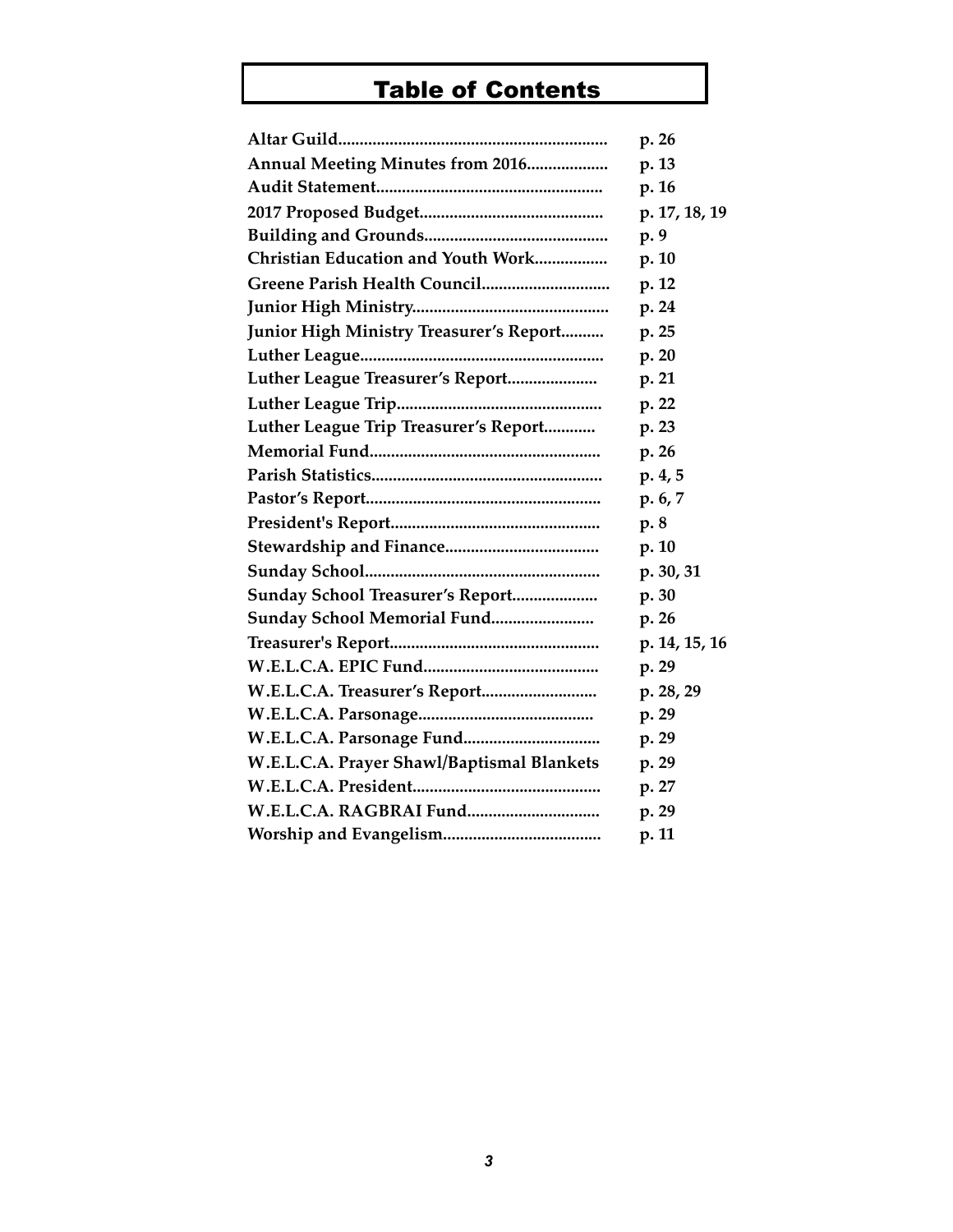# Parish Report

|                                                          | <b>Baptized</b>  | Confirmed        |
|----------------------------------------------------------|------------------|------------------|
| Membership as of December 31, 2015                       | 817              | 626              |
| <b>Members received during 2016</b>                      |                  |                  |
| By Baptism: children (15 years & younger)                | 11               | $^\star$         |
| By Baptism: adults (16 years & older)                    | 1                | $\bf{0}$         |
| By affirmation of faith                                  | 0                | $\bf{0}$         |
| By transfer from ELCA congregations                      | 2                | $\overline{2}$   |
| By transfer from other Lutheran congregation             | 0                | 0                |
| From non-Lutheran congregations                          | 8                | 8                |
| <b>Statistical adjustment</b>                            | 0                | $\boldsymbol{0}$ |
| Total members received during 2016                       | 22               | 10               |
| Baptized members confirmed in during 2016                |                  | 5                |
| <b>TOTAL</b> - - - - - - - - - -                         | 839              | 641              |
| Members removed during 2016                              |                  |                  |
| By death                                                 | 6                | 6                |
| By transfer to other ELCA congregations                  | 7                | 4                |
| By transfer to other Lutheran congregations              | 0                | $\bf{0}$         |
| To non-Lutheran congregations                            | 6                | 3                |
| <b>Statistical Adjustment</b>                            | $\boldsymbol{0}$ | $\boldsymbol{0}$ |
| Total members removed during 2016                        | 19               | 13               |
| Membership as of December 31, 2016 - - - - - - - - - - - | 820              | 628              |

**376 members communed at least once during 2016. (2015 - 332)**

**86 communion services were held with a total of 3,826 communing. (2015 - 86 services - 3,473)**

**80 private communions were given during the year to the ill & shut-ins. (2015 - 60)**

**Average attendance at Saturday night Worship was 50. (2015 - 51)**

**Average attendance at Sunday morning Worship was 61. (2015 - 54)**

**Average attendance at Contemporary Worship was 38. (2015 - 33)**

**Average weekly worship attendance was 146. (2015 - 138)** 

**Average attendance at midweek worship was 58. (2015 - 73)**

**Christmas Eve attendance - 295. (2015 - 200)**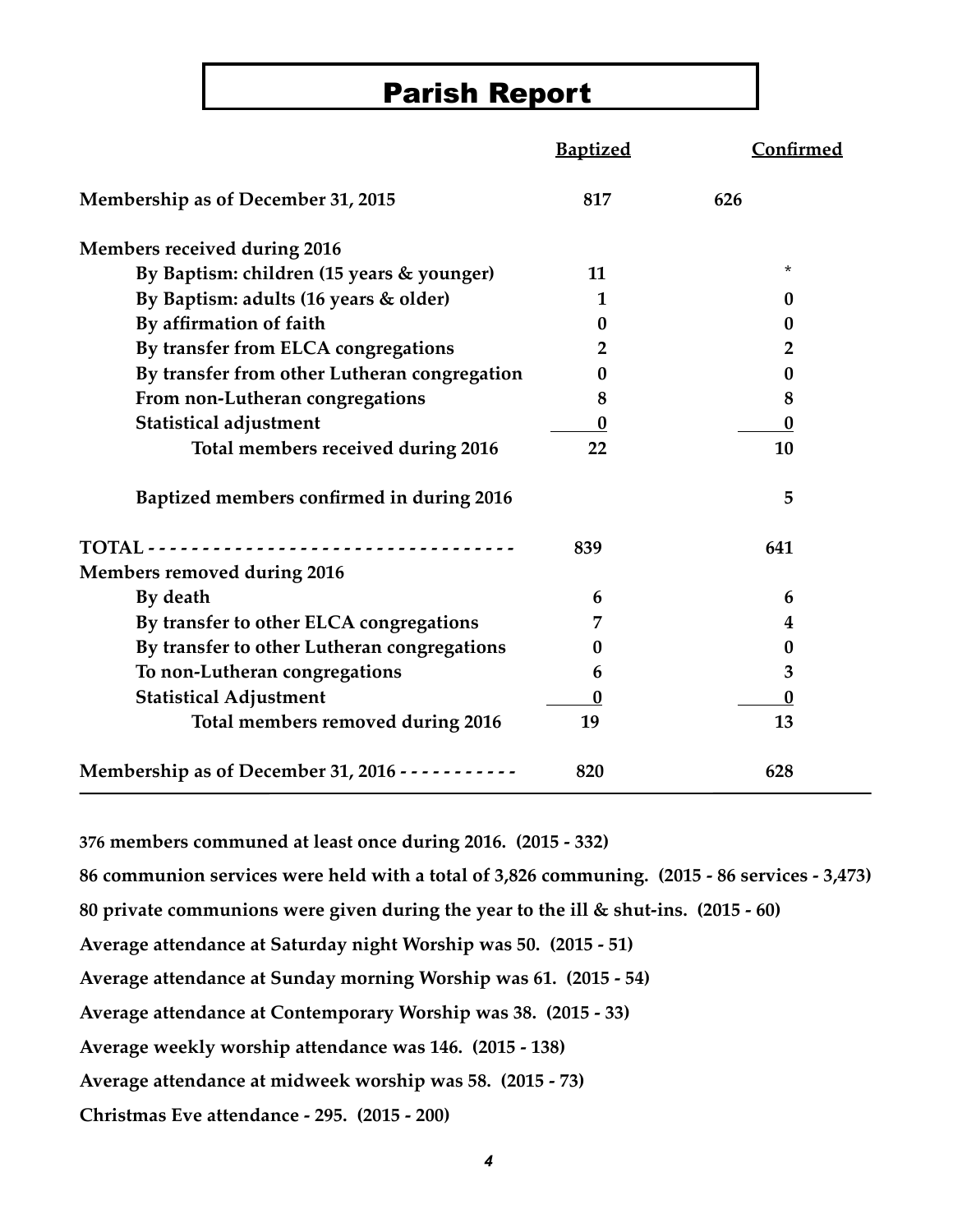#### **Christmas Day attendance - 25. (2015 - 14)**

# Parish Report

Colton Gene Platts **Owen Almelien** Teryn Timothy Joebgen **Erica Lynn Jungling Colton Chisholm Rainy Anna Mae Kock Jett Ryan Stroberg <b>Flizabeth Mathers** Miles Logan Ralls **Mya Raigh Landers Mya McWilliams Ivee Jayden Steere Eleanor Kate McGrane Silas James Spratt MaddieJean Marie Dale Ott Maxwell Neal O'Brien Hank Brian Johannsen Ivee Jayden Steere Ian Richard Kleinschmidt**

### **BAPTISMS FIRST COMMUNION CONFIRMATIONS**

**Austin Ambrose Spain Dawson Testroet Jonathan Christopher Ulrich**

#### **MARRIAGES** DEATHS

**Ross Christopher Clapham Edna Marie Steere Kaitlin Margaret Carolan Mary Leigh Dralle** 

**Nicholas Dean Schweizer Elmer Otto Landers Kaylah Katherine Demaray Terry Francis Rickart**

**Thelma Rodean Riggins Ethel Lenora Backer Thomas Paul Eystad Communisty Communisty Communisty Communisty Communisty Communisty Communisty Communisty Communisty Communisty Communisty Communisty Communisty Communisty Communisty Communisty Communisty Communisty Comm Jodi Rae Conry Godi Reser Godi Reserved Accounts Accounts Accounts Accounts Accounts Accounts Accounts Accounts Accounts Accounts Accounts Accounts Accounts Accounts Accounts Accounts Accounts Accounts Accounts Accounts** 

#### **NEW MEMBERS**

**Pastor Daniel & Christin Flucke Kevin & Shania Jungling Brooke Landers Steve Mulder Todd & Liz Schroeder Christine Shultz Chet Shultz**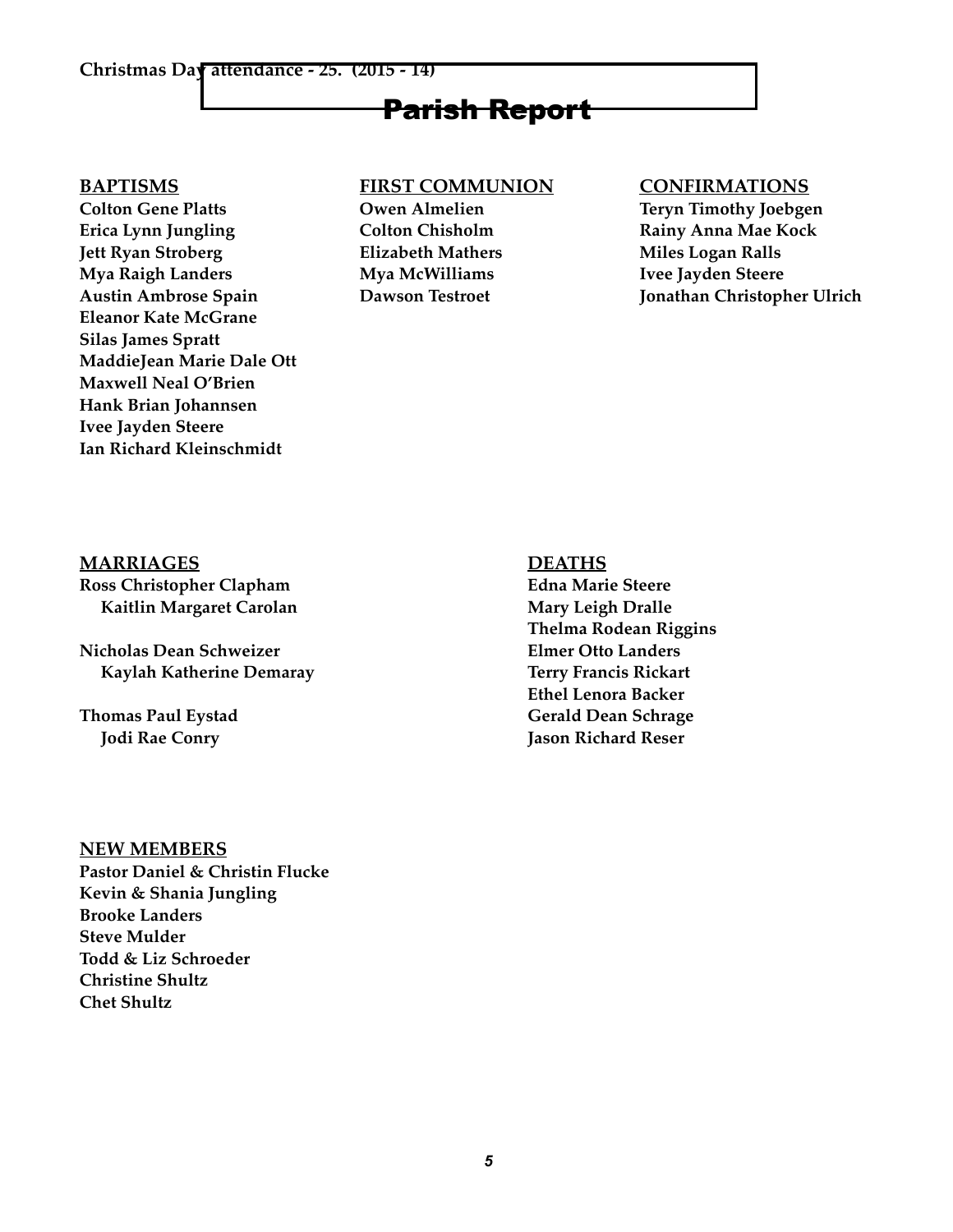*I give thanks to my God always for you because of the grace of God that has been given you in Christ Jesus, for in every way you have been enriched in him, in speech and knowledge of every kind just as the testimony of Christ has been strengthened among you— so that you are not lacking in any spiritual gift as you wait for the revealing of our Lord Jesus Christ. - 1 Corinthians 1:4-7*

First of all, on behalf of both Christin and myself, thank you for welcoming us into the community here at St. Peter and in Greene. To the congregation and especially to the call committee, thank you for your willingness to call a new pastor fresh out of seminary. To all of you, especially the council and other congregational leaders, thank you for your patience and support as we begin our ministry together.

As a congregation, we have many blessings we can be thankful for this year. We have a supportive community here in Greene, good partnerships with other churches, great staff (again, THANK YOU to all our staff for your help and work this year!), many active members of all ages, and too many wonderful ministries to list.

In addition, we begin this year in a good financial position, giving us the exciting opportunity to expand our ministry with our youth and children through a new staff position this year. God has blessed us with so many gifts to steward, and there is a great deal of talent in this congregation. I hope you as you read through these annual reports you will celebrate all the work we are doing together as God's people.

When I look back on this year, one highlight I will remember is the flood in September. I know many of you experienced similar flooding in 2008, but seeing the river rise, filling sandbags, and being involved in the county's long-term economic recovery coalition were all new experiences for me! Although it's an experience I have no desire to repeat, it was wonderful to see how the community and church came together to care for our neighbors during and after the flood. I saw Christ working through you.

Other highlights for me have included spending a great weekend at Camp Ewalu with the confirmation students, feeding the tremendous crowd at Country Time, and meeting so many people through the church directory project. Of course, I am also enjoying getting to know more and more of you each week. It is truly an honor to be involved in your lives through funerals, baptisms, weddings, and confirmations.

Since beginning ministry with you in July, I am increasingly aware of just how large St. Peter Lutheran Church really is. I think because we are in a small town, we sometimes assume we must be a small congregation. Far from it! By worship attendance, we are in the top quarter of ELCA churches nationwide. By membership, we're even higher. We are doing a tremendous amount of ministry in this community, as well as beyond Greene through our synod and the ELCA. God is touching many lives through this church.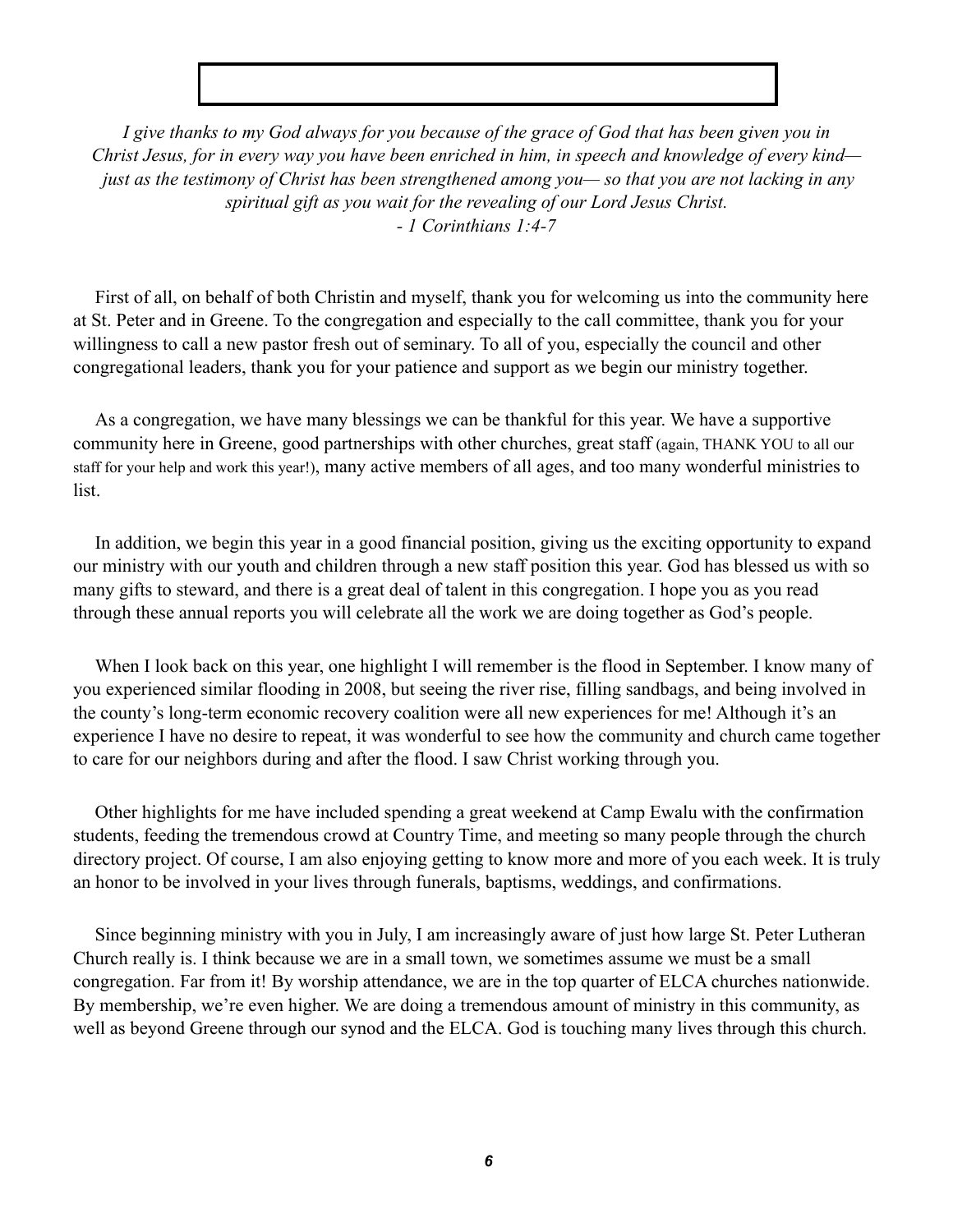Another reason I suspect we feel smaller than we are is the way we do worship. Having three services offers good opportunities for variety in worship, but it does mean we rarely get to see our congregation gathered together, which leads to one of the challenges I see for St. Peter.

All of us are busy, and weekends are precious, so it can be easy to skip coming to church. Yet worship is the center of our life together as Christians. Worship is where we hear the good news of God's grace, good news that sets us free to serve our neighbor. This good news frames our entire lives as followers of Jesus. How can we help each other this year to live worship-centered lives? Let's make worship a priority for this year.

I'm not just talking about coming and sitting through worship, although attendance is certainly important. When we come to worship, we come to participate. Worship is not a spectator sport; it's something we all do together. Whether it's through singing boldly, reading, ushering, acolyting, running media, preparing communion, or modeling worship participation for your family, I hope everyone in our congregation can be actively engaged in worship. For those who can't be physically present, we always need prayer.

As we enter the new year, I am excited to see where God is calling us as a congregation. 2017 is a particularly exciting year as this is the 500<sup>th</sup> anniversary year of the Reformation. All year, we'll be looking at our heritage as Lutherans, exploring the unique contributions our particular flavor of Christianity has made in the last 500 years and looking forward to the next 500. The Gospel message of God's grace we proclaim is as relevant now as ever, and we continue to look for new ways to share God's love with a world that still desperately needs to hear it.

Our Lutheran tradition has always embraced new mediums of communication, beginning with Martin Luther. In fact, using the new technology of the printing press, Luther quickly became the most published author in the world during his lifetime. In that spirit, we now have a new website at [www.stpetergreene.com,](http://www.stpetergreene.com) church social media accounts on Facebook, Twitter, and Instagram, and we're exploring even more ways of communicating with each other and with our neighbors.

Thank you for your work this year as ministers of the Gospel. With confidence, I pray that God will continue to bless our work together as church in 2017, and I ask for your continued prayers.

In Christ, *Pas*!*r Daniel Flucke*

## Pastor Daniel's Report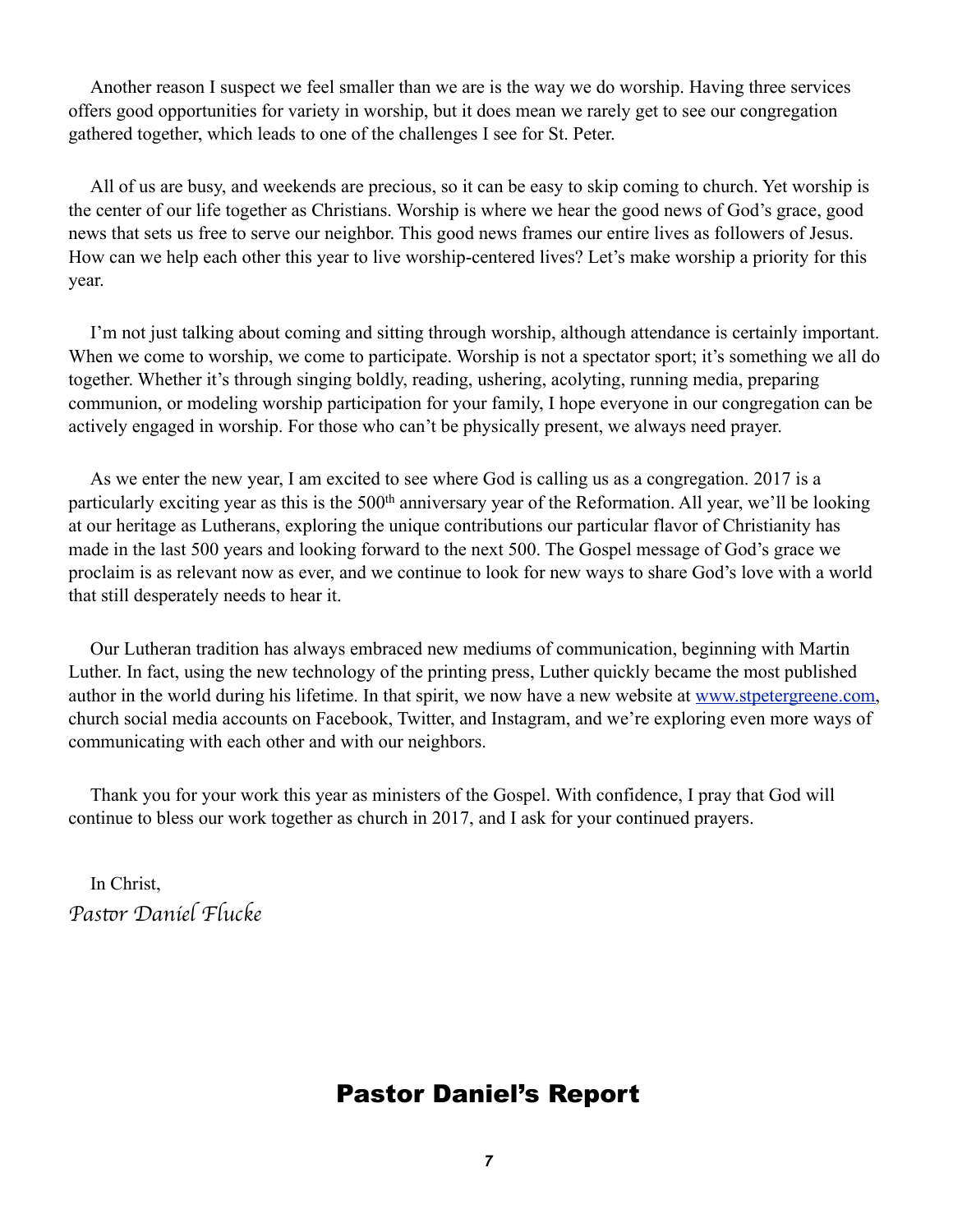# President's Report

 St. Peter Lutheran Church was a very busy church in 2016. A donated piano caused a piano shuffle, moving pianos from the sanctuary, to the fellowship hall, to the basement, and to the nursing home. Some areas of the parsonage were updated while we were in the transition of finding a new pastor. Ceiling fans were installed in several rooms and new carpet was installed in the office.

 The Goyer scholarship was provided to three students that were in college. Our facilities were used by many outside groups throughout the year and because of the flood. "Creative Solutions" has helped us create a new web site with ongoing improvements.

 The Call Committee has done a good job in filling out all the surveys and forms needed in the Call Process. Pastor Irving Sandberg helped us through the Call Process as the Interim Pastor. The selection of Pastor Daniel Flucke by the Call Committee was a good choice. Since Pastor Daniel has been installed we have seen several things happen. A new directory is being made helping the new pastor and everyone else put names to faces. Cottage meetings were organized in November with many members in attendance.

 Thank you to all the council members and to the church members that have agreed to serve on the council upon approval by the congregation: Delores Adelmund, Kelly Hoodjer, Jan Osier, and June Vogelman. Thank You to Ashley Coake for agreeing to serve by filling the unexpired 2 year term.

Gary Schmidt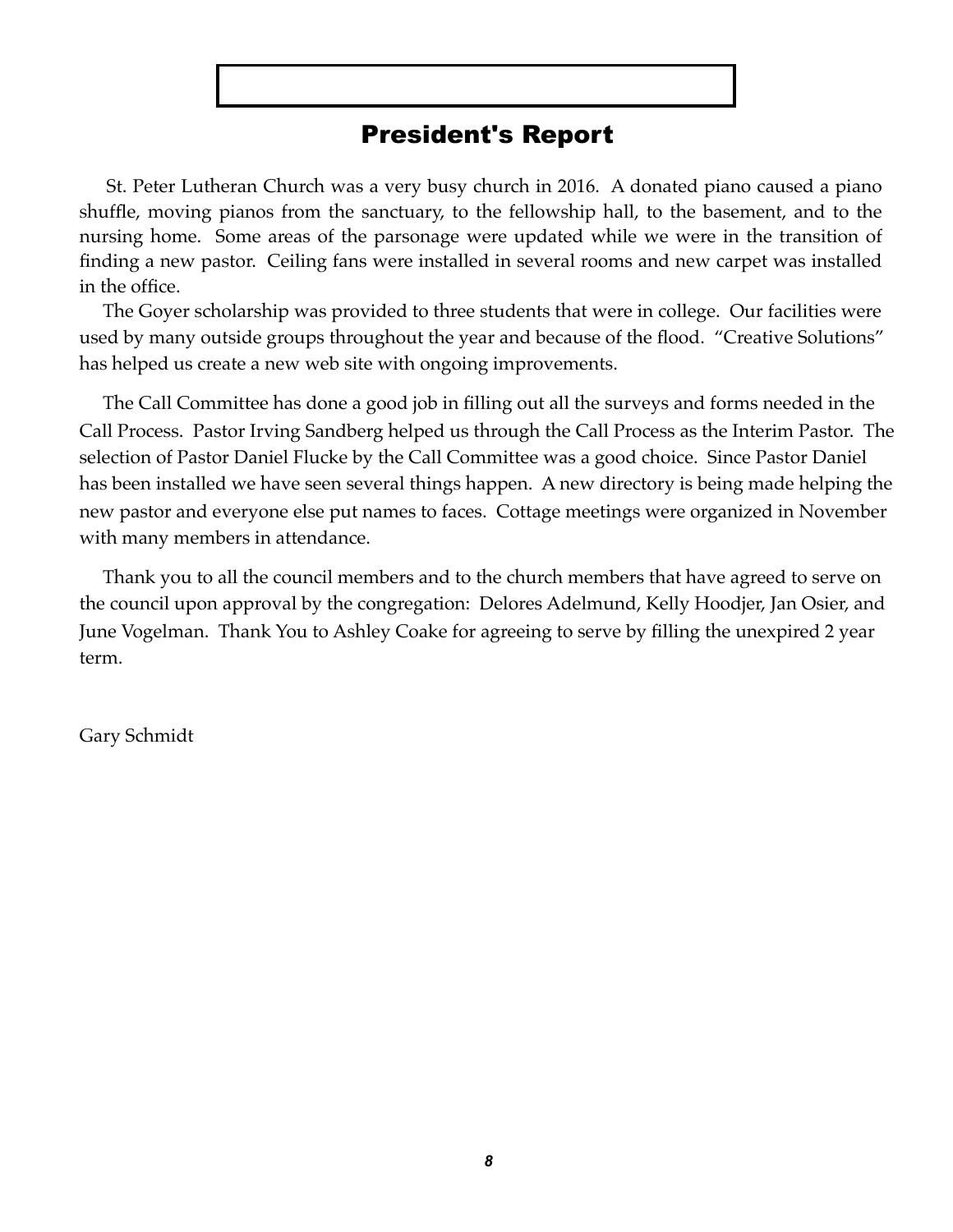# Building and Grounds Committee

Church/Sanctuary New pump for boiler New vacuum donated by Mel's TV New secretary computer/wireless router Estimates requested for new Elevator Outside lawn care New landscaping front of church—donated by Ed and Luella Miller in memory of their daughter, Susan. Planned and planted by Judy Osier, Laurie Shultz, and Delores Adelmund (with family help). New grass trimmer purchased Lawn care for church and parsonage provided by Monte Heitland and Eldon Peterson. Plantings completed by Diane Storey, Kelly Zurcher, Jo Ann Peterson, John and Carol Barth D & E hired for snow removal Cleanup following flooding—parsonage /church yard (some water in church basement, little other damage) Outdoor workday in October—trees trimmed, shrubs trimmed Parsonage 5 ceiling fans installed New window well covers installed Future projects Electronic sign Handicap access to new basement Door replacement—sanctuary, old basement

Fire/smoke alarm update

Eldie Peterson, Gary Schmidt, June Vogelman, Jeff Stirling, John Barth, Dave Iverson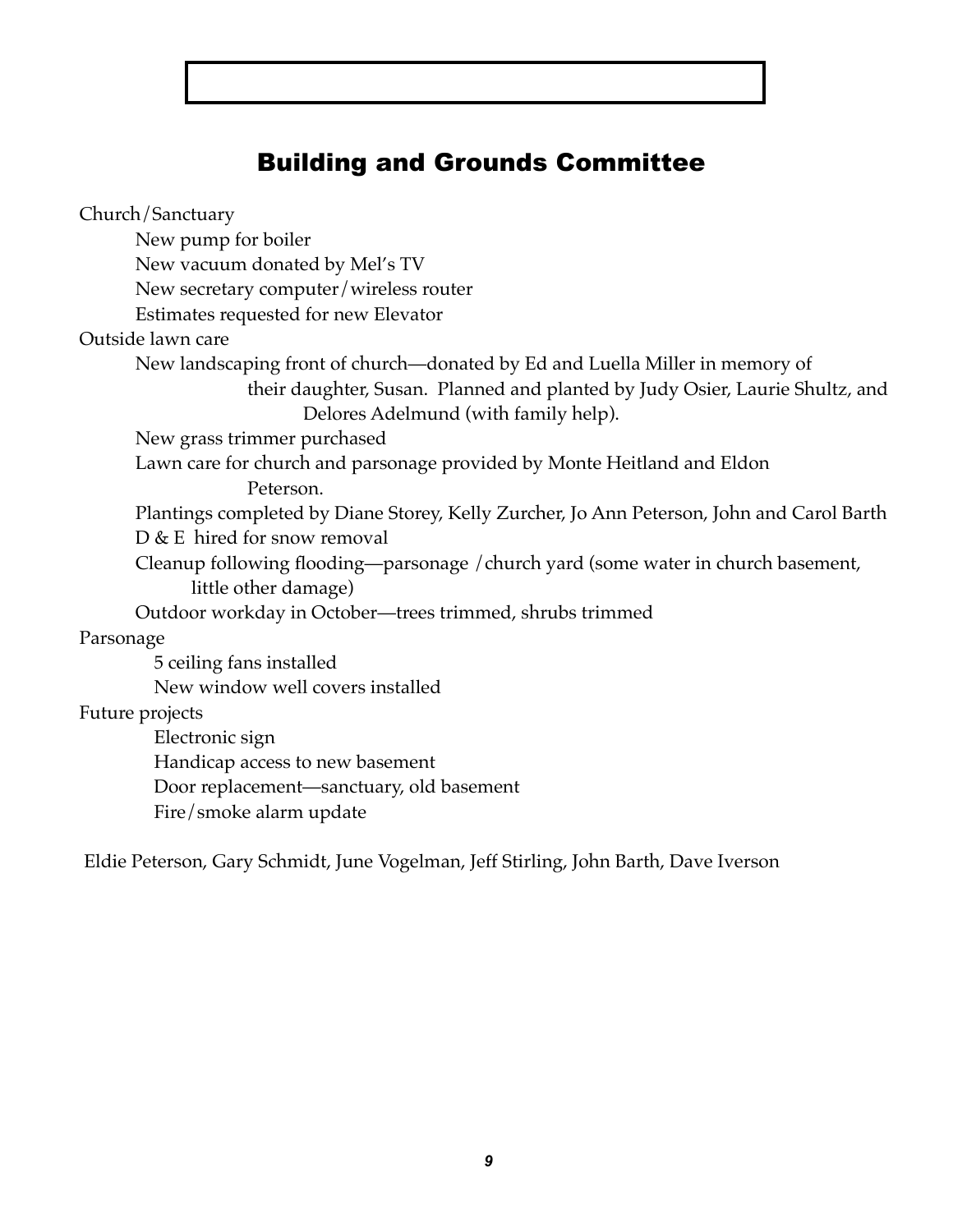# Christian Education and Youth Work Committee

Christian Education honored the Sunday School Teachers and helpers in March with treats and drinks for everyone. The teachers and helpers were presented with "Refill-Psalms 103:5" infusion water cups to show appreciation for all they do for the youth of St. Peter's.

Vacation Bible School was a big success again this year thanks to our representatives Erin Mulder and Liz Schroeder.

After the summer break Erin Mulder and the Christian Education Committee found teachers and helpers for the 2016-17 Sunday school year and established a calendar. Special events for this year include Rally Sunday with treats and a craft, a hayride, whole group activities/ speakers, singing in church, and presenting the Christmas program. The year has run smoothly so far and we are looking forward to kicking off 2017 with an Epiphany Party.

Carrie Eiklenborg, Jennifer Hoodjer, Tanya Yerkes, Erin Mulder, Christin Flucke, Robin Ralls, Holly McBurney, Holly Wedeking

# Stewardship and Finance Committee

Stewardship in its most simple form is the practice of generosity. It's about how we use all that God has entrusted to our care including time and talent. Even more simply put, it's the act of giving what you can, but having Faith that you can afford more.

 The generosity of our members was displayed once again in 2016. We not only met the financial needs of our church, but we gave back to our community and neighbors across the world through donating to the food bank, making quilts for those in need and giving to those in need at Christmas.

The stewardship committee took a huge step forward, by adding new members. Please join me in welcoming Jeff Dralle, Phil Wahlgren, Bob Schroeder, Laurie Shultz, and Scott Watkins. We now hold regular meetings, and intend on sharing the story of how God is working not only through us, but through our church. You will be hearing from us on a regular basis, and we sincerely hope and pray that you are as excited about the new direction as we are! Please feel free to chat with any of us on the committee about it.

Yours in faith,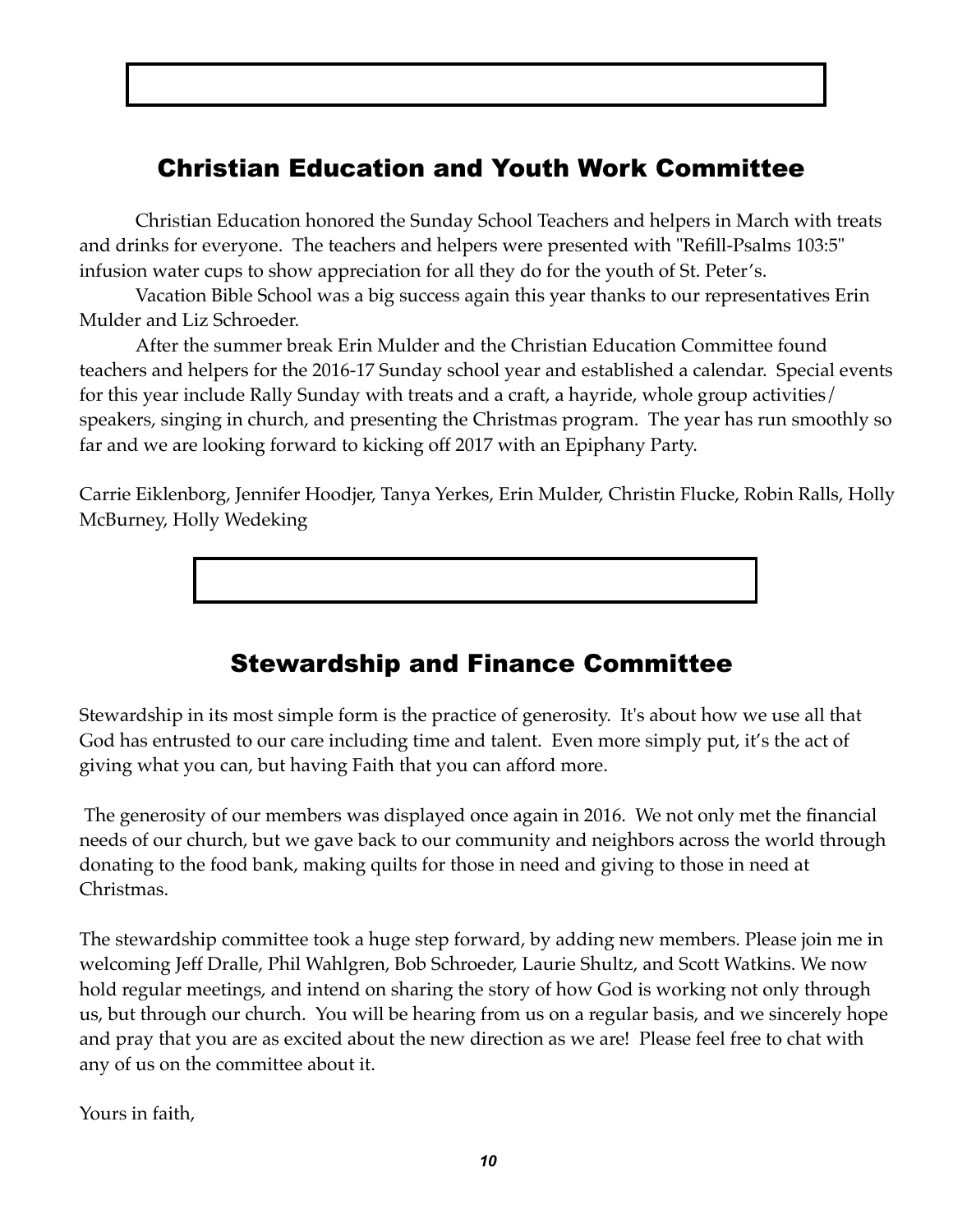Kelly Hoodjer, Phil Wahlgren, Scott Watkins, Robert Schroeder, Jeff Dralle, Laurie Shullz

## Worship and Evangelism Committee

The Worship Committee meets the first Monday of each month with Pastor Daniel. We select hymns that coordinate with the lectonary and Gospel for each week. Volunteer lectors are found for each week. For the 2017 year Pastor Daniel added Saturday night lectors. There will be signup sheet in the fellowship hall for this.

In November pictures were taken for a new church directory. We are still in the process of putting the directory together.

Community Lenten services are shared with the Presbyterian and Methodist/Brethren churches each year. Lenten services were held on Wednesday evenings rotating at the churches. The Lutheran church hosts a soup supper prior to the service. It is a freewill offering. The soup is prepared by the Luther League and money is used for their trip.

On Easter morning a Sunrise service is led by our Luther League followed by a breakfast in the fellowship hall.

Advent services were also held jointly with the the Presbyterian church. They were preceded by soup suppers and were hosted by the Luther League, Presbyterians and WELCA.

Christmas Eve worship was held at 6:00 pm with 295 in attendance. Pastor Daniel handed out story blocks during the children's sermon depicting the birth of Jesus. Candle-lighting was also a part of the service. Christmas Day service were held with a small crowd attending.

Delores Adelmund, Carol Barth, Miranda Joebgen, Mary Brinkman, Sandra Ross, Monika Teeple, Sandra Schuknecht.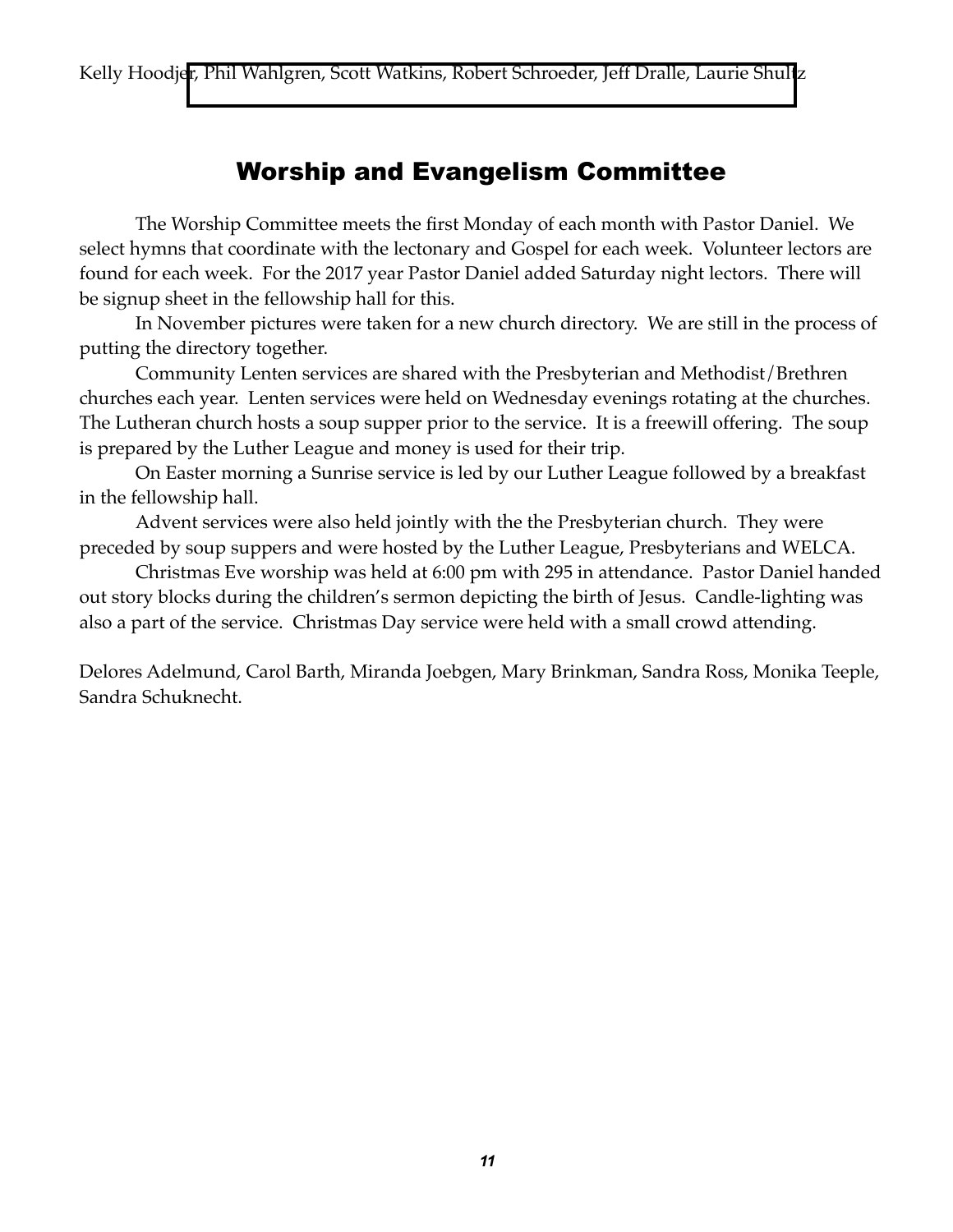# Greene Parish Health Council

 The Parish Health Council has concluded its 14th year in Greene. It has been a successful program, conducting preventive health activities, sponsoring health programs—scam prevention, caregivers education, etc., taking part in an ecumenical community Make a Difference Day, (serving 35-40 residents with the use of 60-70 volunteers), staffing the Food Bank monthly, Christmas gifts for needy children (again, a community-wide program). It is only successful with the support of our churches and community—thank you for volunteering to help, supporting us with monetary donations and fundraisers (Pie by the Slice, Cookie walk, Thrivent funds, Kyle funds), and with quilts for needy people. The Council consists of representatives of each church and at-large members—all who are very dedicated to our purpose and what makes this a successful program. I have resigned as Parish Nurse and we are looking for someone to take that position. The program will continue as in the past. I am privileged to have been a part of this program.

Individual statistics:

Visits ---69 (church, home, hospital, nursing home, etc) Phone calls---191 Referrals---22 Hypertension screenings---34 (181 individuals) Food Bank Hours---3-5 hours monthly Hours worked---250

Jo Ann Peterson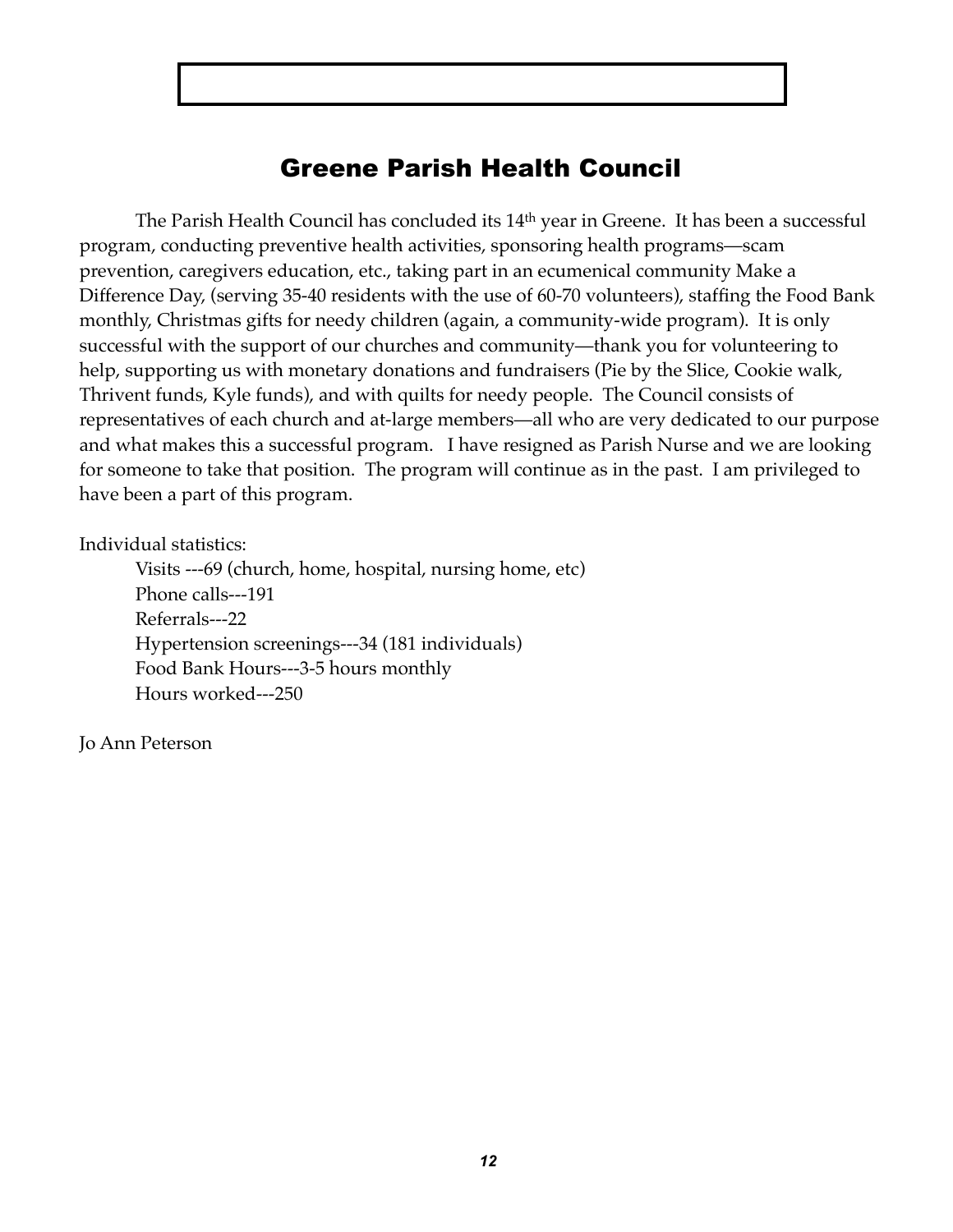## **Annual Congregational Meeting - January 31, 2016 St. Peter Lutheran Church, Greene, IA**

The annual congregational meeting of St. Peter Lutheran Church was held in the Fellowship Hall on Sunday, January 31, 2016 at 10:03 a.m. with 39 voting members present.

Council President Gary Schmidt called the meeting to order. Sue Brinkman reminded everyone about the upcoming Winter Fest event on February 21, 2016.

Gary presented the following four names for church council. Each will serve a three-year term if elected: Miranda Joebgen, Carol Barth, Phil Wahlgren, and Jennifer Hoodjer. No nominations came from the floor.

Jeff Dralle made a motion to cease nominations, seconded by Mike Brinkman. M/C.

Gale Brinkman made a motion to have an unanimous ballot, seconded by Connie Yerkes. M/C. Four new members approved for council.

In regards to the Proposed Annual Budget, Laurie Shultz made a motion to accept the budget, seconded by Joe Brinkman. M/C.

The following reports were offered with no discussion: Secretary's Report, Pastor Report, Treasurer's Report, President Report, Committee Reports, and Organizational Reports. Motion to accept reports made by Cheryle Arjes, seconded by Sue Schroeder. M/C

Open Discussion followed: Question as to where Stephen's Ministry is at? It was put on the back burner after Pastor Hatcher left due to cost and commitment. Our energy is on looking for a new pastor right now.

Synod giving has not reached our budget goal of \$16k and this has been an ongoing concern. We decided to wait and see what giving is this year and adjust accordingly for next year.

Dennis Griffin gave an update on the Call Committee: The Ministry Site Profile has been sent to ELCA. They have approximately three weeks of receiving the Profile and then a representative of the bishop will meet with the call committee.

Final Comments: A big thank you to the Call Committee for all of their work and dedication. Jeff Dralle thanked Gary and the council for all of their work. Eldie Peterson thanked Pastor Sandberg for all he continues to do for us. Also, thank you to Robin for all she does here at St. Peter.

Motion to adjourn by Laurie Shultz, seconded by Sue Brinkman. Meeting closed at 10:20 a.m.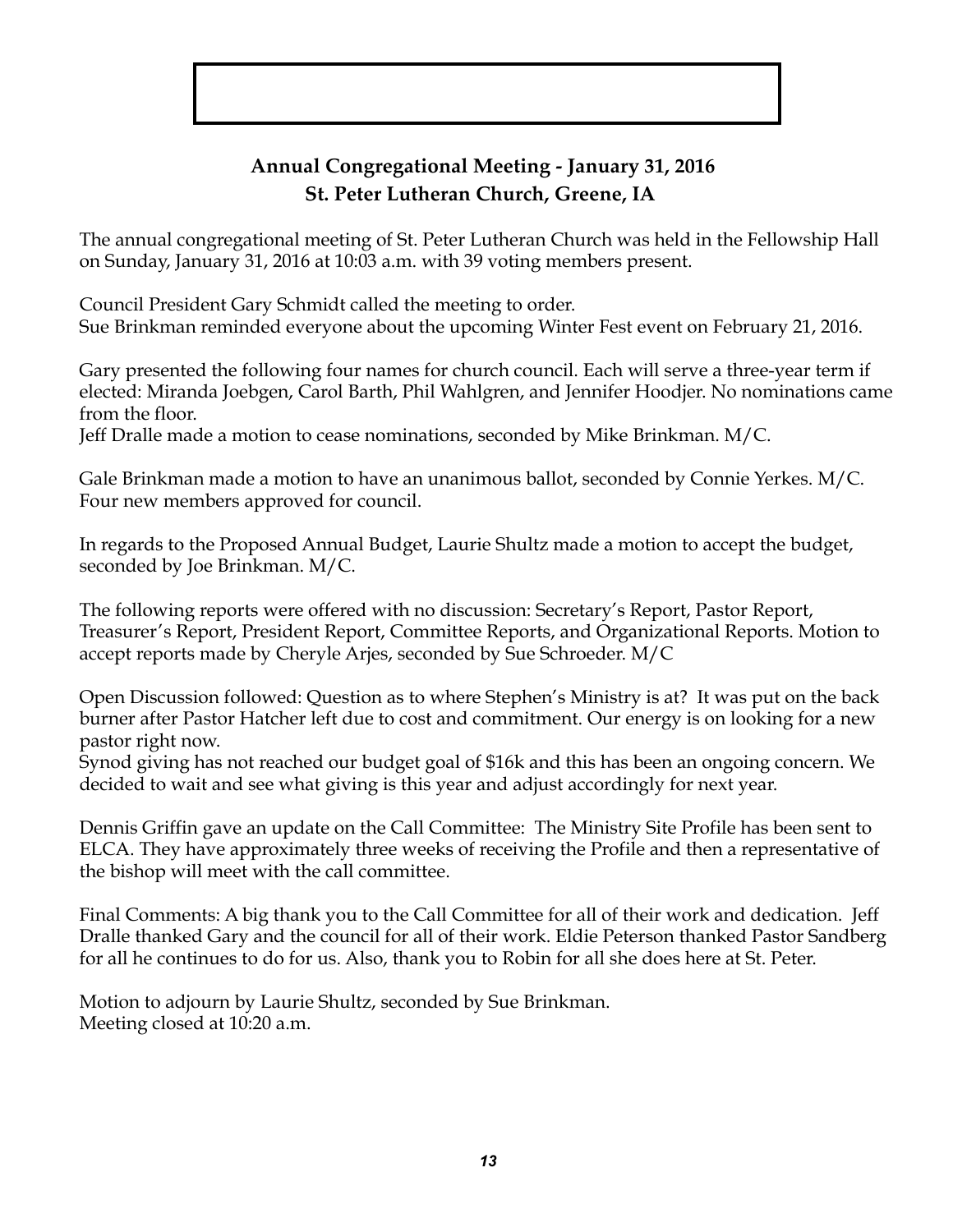# Luther League

Beginning in 2016, Jeff Stirling and Keith Hyman continued to serve as advisors for Luther League. We had a student join the group in January bringing our membership total to 14 students. As a group, we discussed a summer adventure and it was decided that the group wanted to see the mountains, hike, and white-water raft. We set a goal of funds to raise.

In January, we started the new year taking down the decorations in the sanctuary. For a fun trip, we ventured to Mt. Kato in Mankato for an afternoon of sledding. In February, we began planning for soup suppers starting at the end of the month. Luther League hosted 3 soup supper fundraisers and also Easter Brunch during the month of March. Deciding that we needed to raise more money for the trip, the group chose to do some babysitting at the church. Other fundraisers included spring cleaning the church, a bottled beverage stand at River Days and cleaning the park after River Days for the Jaycees. Our can and bottle collecting efforts also helped to raise the funds to go to camp.

In July, a group of 8 students and 3 adults headed for Fort Collins, Colorado to Sky Ranch Lutheran Camp for a week. Memories were made as we hiked, rafted, worshipped, learned and performed service projects in the mountains.

Starting up again once school started, we lost 2 members due to graduation and 3 choose not to attend. But we had one previous member re-join and gained 3 freshmen bringing our membership to 13. Christin Flucke and Carrie Eiklenborg joined as advisors to Luther League.

In the fall, we helped with Country Time and raking leaves on 'Make a Difference Day'. Since all the leaves had not fallen, we choose to rake an additional time. We also walked our adopted section of Highway 14 and took in some bowling and pizza following. In November, 3 of the girls participated in 'Sounds Like Love' and really enjoyed themselves. For Christmas, we decorated the sanctuary as we do every year and hosted a soup supper during Advent. We also prepared and served 18 care packages to the shut-in members of our church as well as worked with Pastor to assist with the Christmas Eve service.

Luther League continues to maintain the can and bottle depository as a community service. We strive to serve the community as well as our church family, and we want to thank the congregation for the support they give us and ask that the congregation continues to pray for us as we continue to serve in 2017.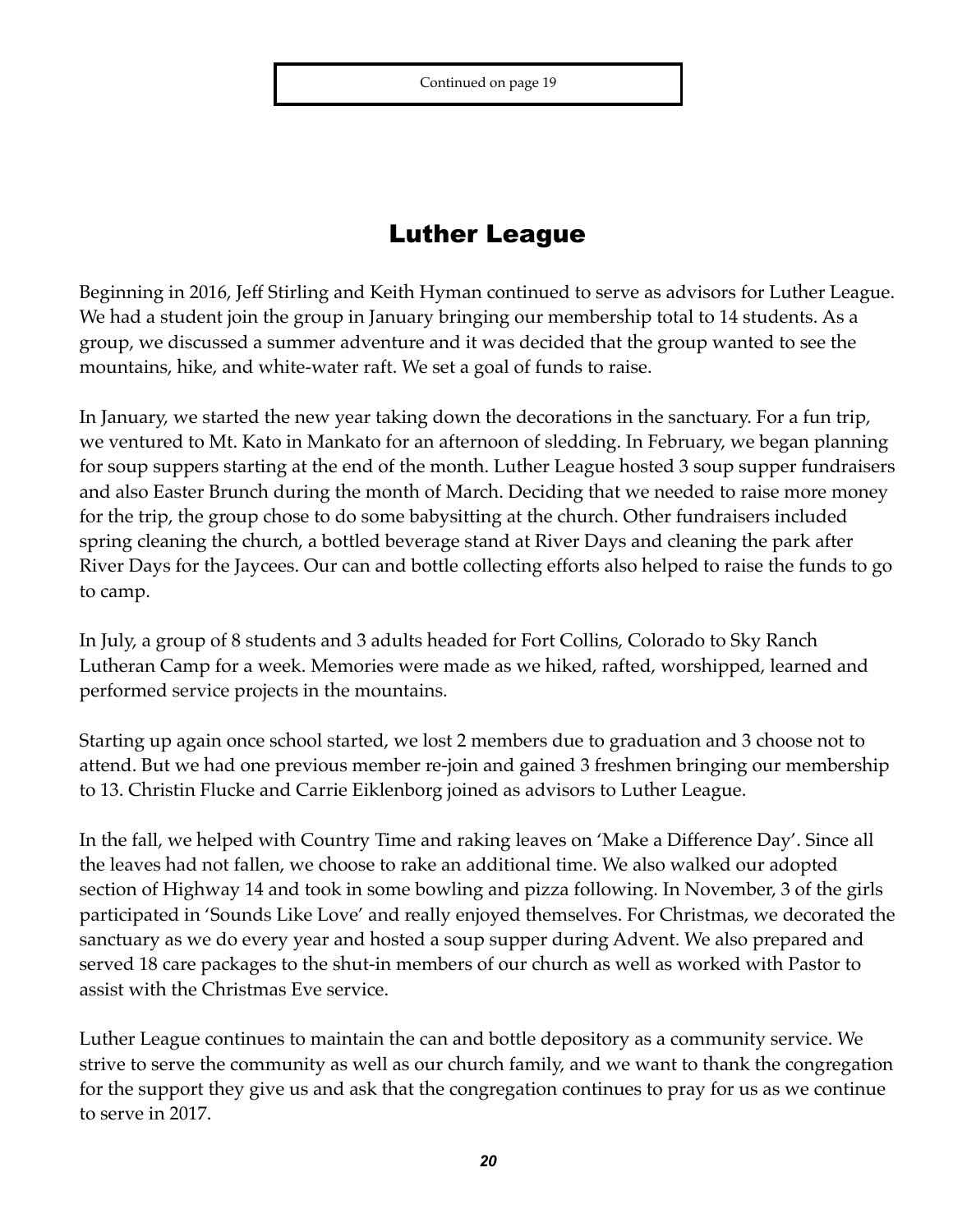### Keith Hyman

| 2016 Financial Report        |             |                |  |
|------------------------------|-------------|----------------|--|
|                              |             |                |  |
|                              |             |                |  |
|                              | <b>Date</b> | <b>Balance</b> |  |
| <b>LL Checking Acct</b>      | 1/1/2016    | \$2929.64      |  |
|                              | 12/31/16    | \$2075.57      |  |
|                              |             |                |  |
| <b>LL Saving Acct</b>        | 1/1/16      | \$2648.55      |  |
|                              | 12/31/16    | \$5581.01      |  |
|                              |             |                |  |
| <b>LL Trip Checking Acct</b> | 1/1/16      | \$150.60       |  |
|                              | 7/31/16     | \$0.00         |  |
|                              |             |                |  |
| <b>LL Trip Saving Acct</b>   | 1/1/16      | \$2340.22      |  |
|                              | 7/31/16     | \$0.00         |  |
|                              |             |                |  |
|                              |             |                |  |
|                              |             |                |  |
|                              |             |                |  |

The trip accounts have been closed since the middle of July. This was done to simplify our records and accounting. Without combining funds from the regular accounts and trip accounts, we would not have been able to afford the Colorado trip. As it stands, the size of the group and the fundraising has not called for additional accounts. For future purposes or until it is decided that we have a need for a separate trip account, we intend to deposit much of our fundraising revenue in the regular savings account and withdraw as needed to fund any activities.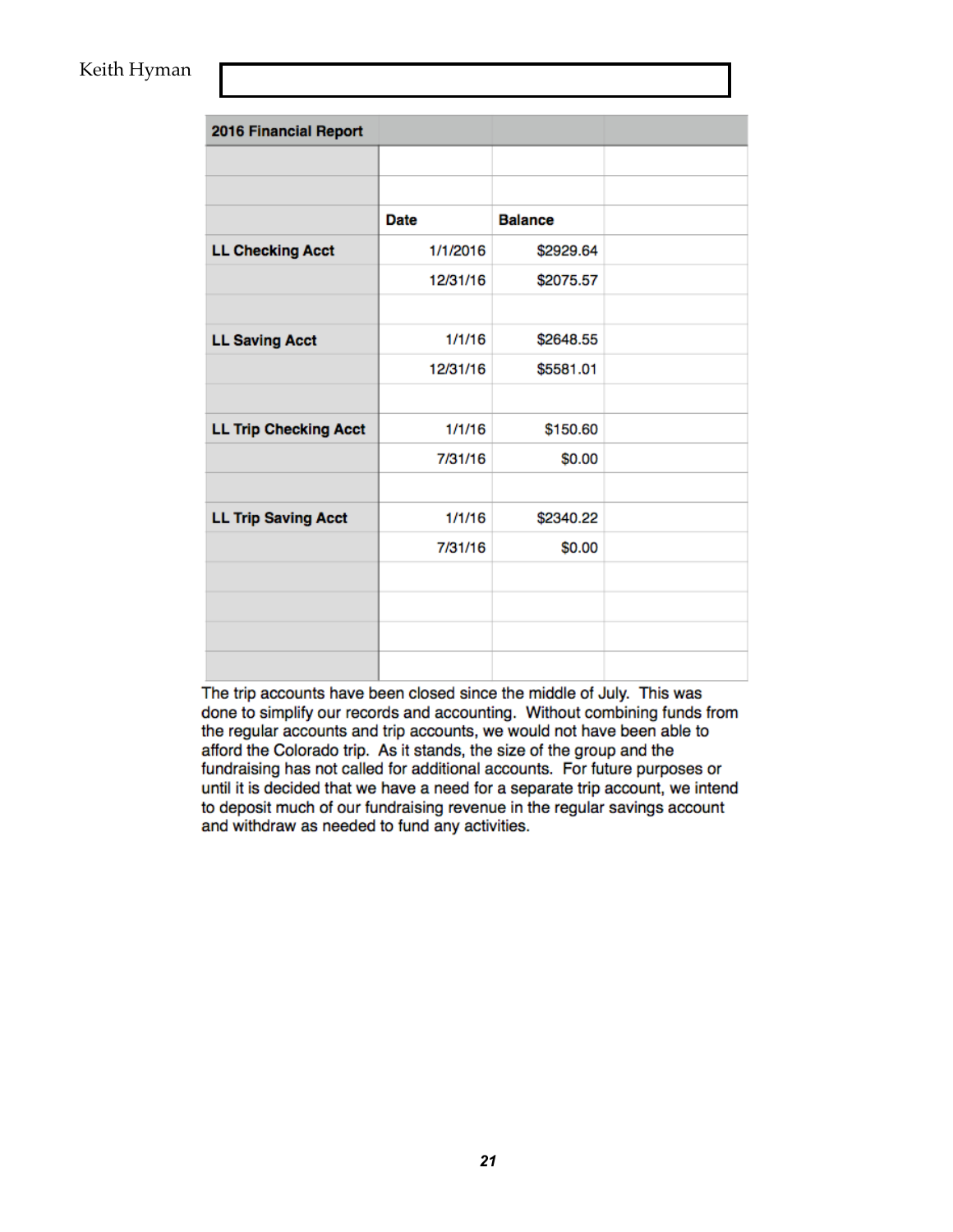# Luther League Trip 2016

Sky Ranch Lutheran Camp, Fort Collins, CO

On July 23rd, we left St. Peter's church at 10pm to begin our journey to Fort Collins, Colorado. By driving all night, we were able to make it to Fort Collins by 11am on Sunday - given the various breaks we took. We began to ascend the mountains to get to camp and arrived early. We checked in and got acquainted with our accommodations. The evening was filled with activities to make the kids comfortable.

On Monday, we split into different groups, with the different groups each focusing on a different activity. One group went hiking on trails throughout camp to different points in the mountains. The trails each had a skill level associated with it and the group could decide their difficulty level. Another group was assigned a service project and the project typically consisted of cleaning dead trees and brush up. A third group was called 'ropes'. This entailed team building skills and trust to succeed. Some ropes were only 12" off the ground while the others were 30' off the ground. These activities/groups occupied our days Monday, Tuesday and Wednesday. On Thursday, we as a whole camp, went down the mountain to white water raft. Everyone got wet and had fun with that.

Everyday started with worship in the morning before we began the day's activities. The weather was beautiful every day we were there. Every night ended with worship also as we reflected on the day's activities. On the last night, there was a celebration that involved a lot of singing and music.

We departed camp Friday morning and headed to Cheyenne, Wyoming. The PRCA Cheyenne Rodeo was going on, so we stopped to watch that in the afternoon. The weather started to turn bad, so we began to head home that evening, driving as far as we could before stopping to eat and rest for the night. We arrived back in Greene Saturday afternoon. It was a positive experience for everyone!!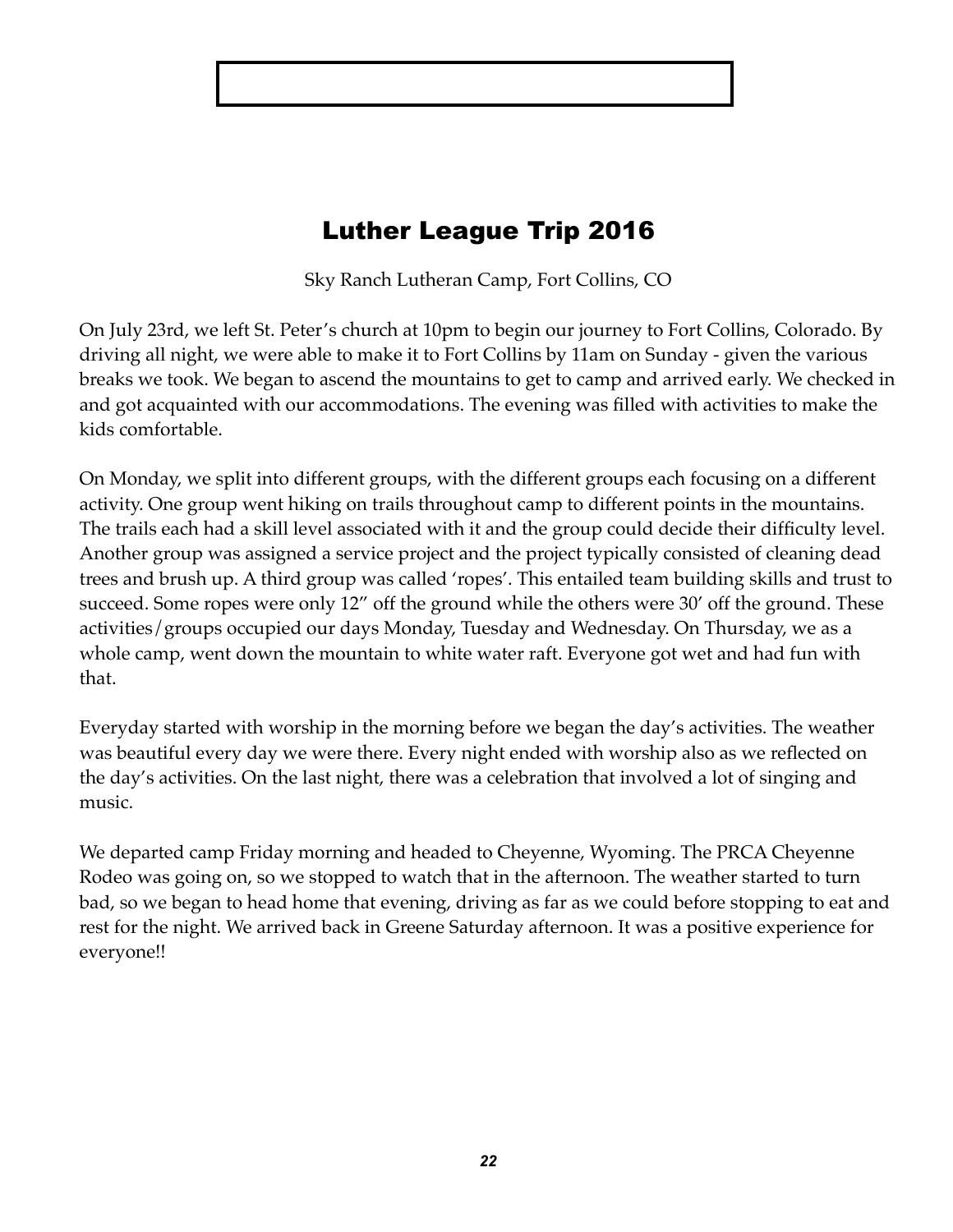| <b>Date</b> | Where                | Location              | What       | Amount    |                    |  |
|-------------|----------------------|-----------------------|------------|-----------|--------------------|--|
| 2/24/16     | Sky Ranch            | <b>Fort Collins</b>   | Camp       | \$500.00  |                    |  |
| 7/13/16     | Cheyenne Fun Days    | Cheyenne              | Rodeo      | \$268.00  |                    |  |
| 7/23/16     | Enterprise           | <b>Mason City</b>     | Van Rental | \$1188.99 |                    |  |
| 7/23/16     | Enterprise           | <b>Mason City</b>     | Van Rental | \$718.60  |                    |  |
| 7/23/16     | <b>Express Mart</b>  | Greene                | Fuel       | \$10.78   |                    |  |
| 7/23/16     | <b>Express Mart</b>  | Greene                | Fuel       | S45.44    |                    |  |
| 7/24/16     | <b>Fat Dogs</b>      | Sidney                | Fuel       | \$48.77   |                    |  |
| 7/24/16     | <b>Fat Dogs</b>      | Sidney                | Fuel       | \$50.00   |                    |  |
| 7/24/16     | <b>Fossil Fuels</b>  | Milford               | Fuel       | \$39.00   |                    |  |
| 7/24/16     | <b>Fossil Fuels</b>  | Milford               | Fuel       | S44.01    |                    |  |
| 7/24/16     | Perkins              | Sidney                | Food       | \$156.70  |                    |  |
| 7/24/16     | Subway               | <b>Fort Collins</b>   | Food       | S69.76    |                    |  |
| 7/28/16     | Roky Mtn Adventures  | <b>Fort Collins</b>   | Pictures   | S50.74    |                    |  |
| 7/28/16     | Schrader Oil         | <b>Fort Collins</b>   | Fuel       | S40.74    |                    |  |
| 7/29/16     | Sky Ranch            | <b>Fort Collins</b>   | Camp       | \$3600.00 |                    |  |
| 7/29/16     | Cheyenne F Days      | Cheyenne              | Parking    | \$20.00   |                    |  |
| 7/29/16     | <b>Whiskey Creek</b> | North Platte          | Food       | \$295.87  |                    |  |
| 7/29/16     | Wendy's              | Cheyenne              | Food       | \$43.35   |                    |  |
| 7/29/16     | <b>Kwik Stop</b>     | North Platte          | Fuel       | \$52.89   |                    |  |
| 7/29/16     | <b>Kwik Stop</b>     | North Platte          | Fuel       |           | \$69.45 no receipt |  |
| 7/30/16     | Ramada               | North Platte          | Hotel      | \$132.46  |                    |  |
| 7/30/16     | Ramada               | North Platte          | Hotel      | \$132.46  |                    |  |
| 7/30/16     | Ramada               | North Platte          | Hotel      | \$132.46  |                    |  |
| 7/30/16     | Ramada               | North Platte          | Hotel      | \$132.46  |                    |  |
| 7/30/16     | McDonalds            | <b>Council Bluffs</b> | Food       | \$30.32   |                    |  |
| 7/30/16     | McDonalds            | <b>Council Bluffs</b> | Food       | \$38.06   |                    |  |
| 7/30/16     | Caseys               | <b>Council Bluffs</b> | Fuel       | \$35.66   |                    |  |
| 7/30/16     | Caseys               | <b>Council Bluffs</b> | Fuel       | \$36.88   |                    |  |
| 7/31/16     | YesWay               | Mason City            | Fuel       | \$32.01   |                    |  |
| 7/31/16     | YesWay               | <b>Mason City</b>     | Fuel       | \$35.45   |                    |  |
|             |                      |                       |            |           |                    |  |
|             |                      |                       |            |           |                    |  |
|             |                      |                       |            |           |                    |  |
|             |                      |                       |            |           |                    |  |
| Total       |                      |                       |            | \$7283.31 |                    |  |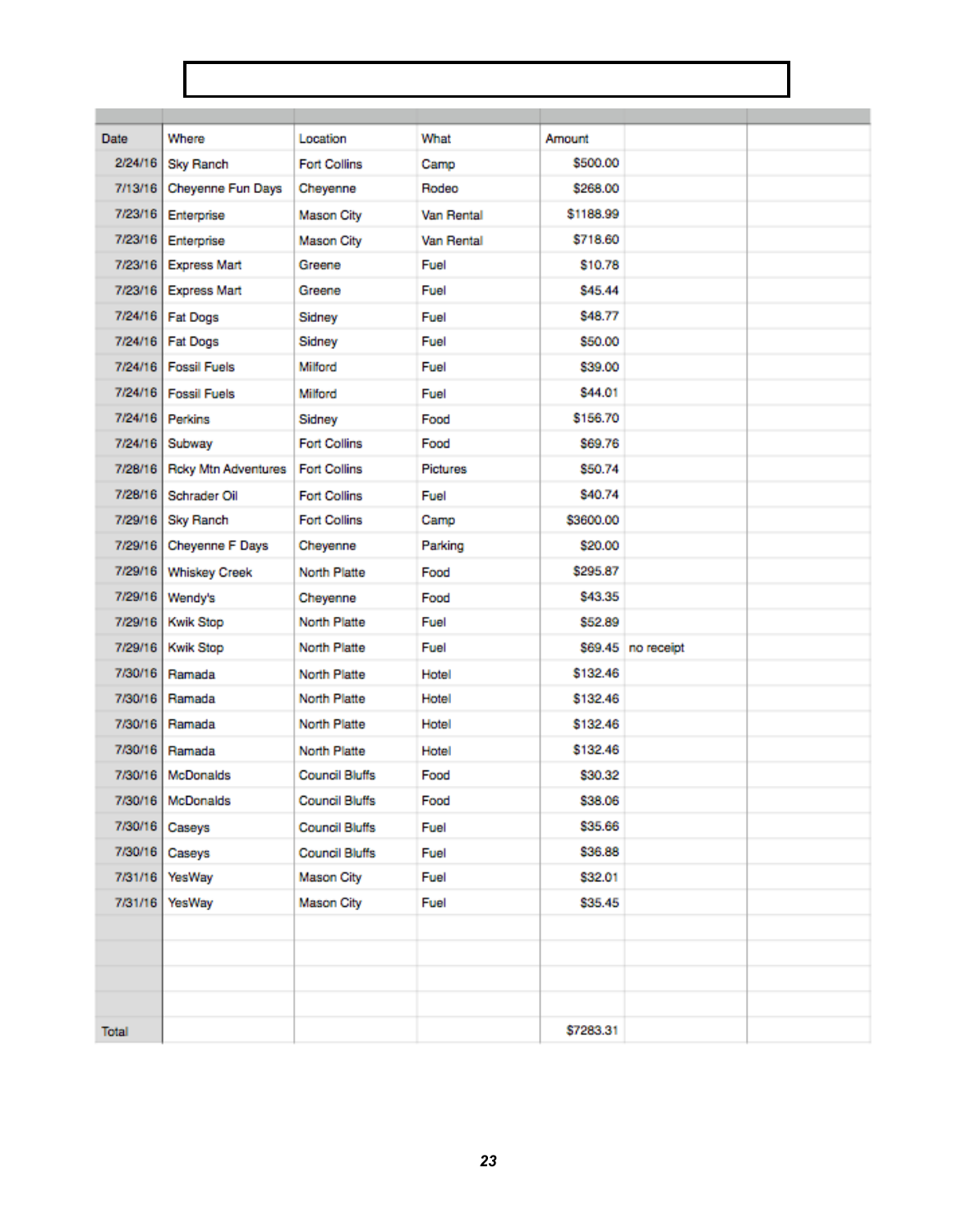The St. Peter Lutheran Junior High Ministry works in conjunction with Confirmation in showing the seventh and eighth graders how to apply their Christian Faith in serving and helping others, both in our local community and in our world. The service projects involved continuing what was started in 2013, the tving and wrapping of baby blankets for the St. Peter Cuddle Club. These are presented to every baptized baby in our church during the Baptism service. The Confirmation students get to see the fruits of their labor go to a newly baptized baby and his or her family.

In April, the Jr. High youth attended "Kids Against Hunger" (a food packaging service for the needy) in Grundy Center, along with several parent volunteers. There were youth from many area Lutheran churches working together to package meals to be sent overseas.

In the September, though not directly through the church, most of the youth helped with flood recovery work all over town. The kids made everyone proud with their willingness to lend their hands to the effort, both before and after the flood. Also in September, the Junior High Ministry helped with the serving of Country Time. Students helped set up on Saturday night and helped serve and clean up on Sunday.

In October, they sponsored a "Welcome to Junior High Ministry/Congratulations to the Confirmands" party. Confirmation students, along with parent chaperones, met at Freeze Frame Bowl/Splitz Bar & Grill for a pizza and bowling party. Also in October, four students were confirmed and one baptized by Pastor Daniel Flucke. Each student received a flower and a goody bag (paid for by the Junior High Ministry) to commemorate the event.

In November, the group attended another "Kids Against Hunger" event in Osage, along with Pastor Flucke and several parent volunteers. 26 people packaged over 5,800 meals!

In December, the youth helped with the younger classes both during practices and at the Christmas program, and acted as ushers handing out programs.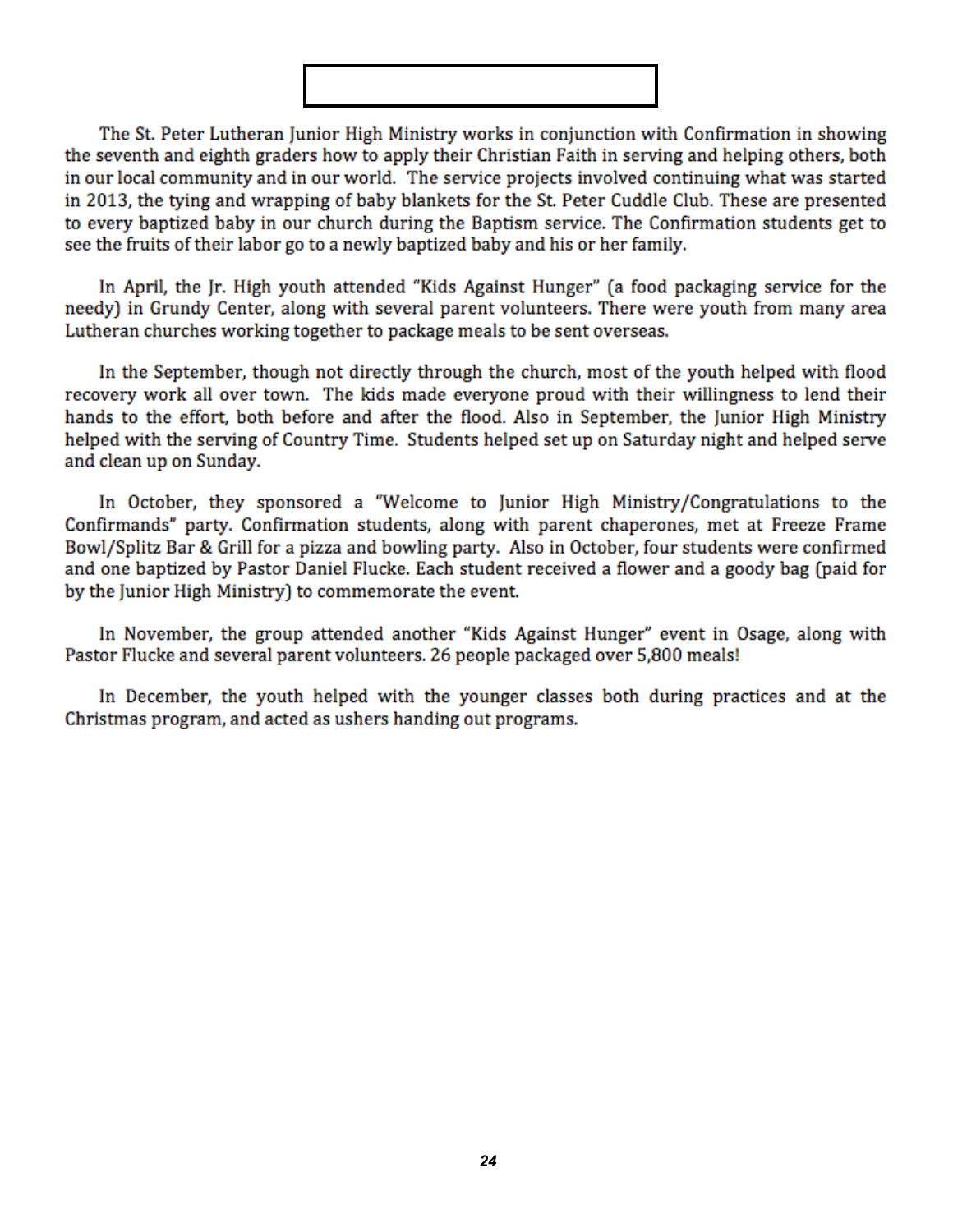| BALANCE (for checking account) January 1, 2016 | \$963.44 |
|------------------------------------------------|----------|
| <b>RECEIPTS:</b>                               |          |
| 2/15/16 Transfer from Savings                  | \$60.00  |
| 10/03/16 Deposit                               | \$50.00  |
| 12/06/16 Deposit (Thrivent Choice Dollars)     | \$200.00 |

#### TOTAL RECEIPTS: \$310.00

#### **DISBURSEMENTS:**

| 2/15/16  | check #1003 | Kids Vs Hunger                       | \$54.00  |
|----------|-------------|--------------------------------------|----------|
| 4/14/16  | check #1004 | Sarah Hawker (reimb for Subway food) | \$47.40  |
| 9/26/16  | check #1005 | VOID (EWALU wrong amt)               | \$00.00  |
| 9/28/16  | check #1006 | <b>EWALU</b>                         | \$420.00 |
| 10/02/16 | check #1007 | <b>Freeze Frame Party</b>            | \$120.75 |
| 10/24/16 | check #1008 | Smith's Etc. (gift bags/candy)       | \$21.68  |
| 10/24/16 | check #1009 | Dralle's (books/figurines)           | \$31.78  |
| 10/25/16 | check #1010 | Black Sheep Coffee Baa (gift cards)  | \$50.00  |
|          |             |                                      |          |

### TOTAL DISBURSEMENTS: \$723.67

| 2016 Ending Balance (for checking account) | \$527.83 |
|--------------------------------------------|----------|
|--------------------------------------------|----------|

| <b>BALANCE</b> (for savings account)      | <b>January 1, 2016</b> | \$1047.94 |
|-------------------------------------------|------------------------|-----------|
| <b>RECEIPTS:</b>                          |                        |           |
| 12/31/16 YTD Interest                     |                        | \$1.00    |
| <b>DISBURSEMENTS:</b>                     |                        |           |
| 2/15/16 Transfer to Checking              |                        | \$60.00   |
| 2016 Ending Balance (for savings account) |                        | \$988.94  |

Sarah E. Hawker, Junior High Ministry Treasurer (January 1 - December 31, 2016)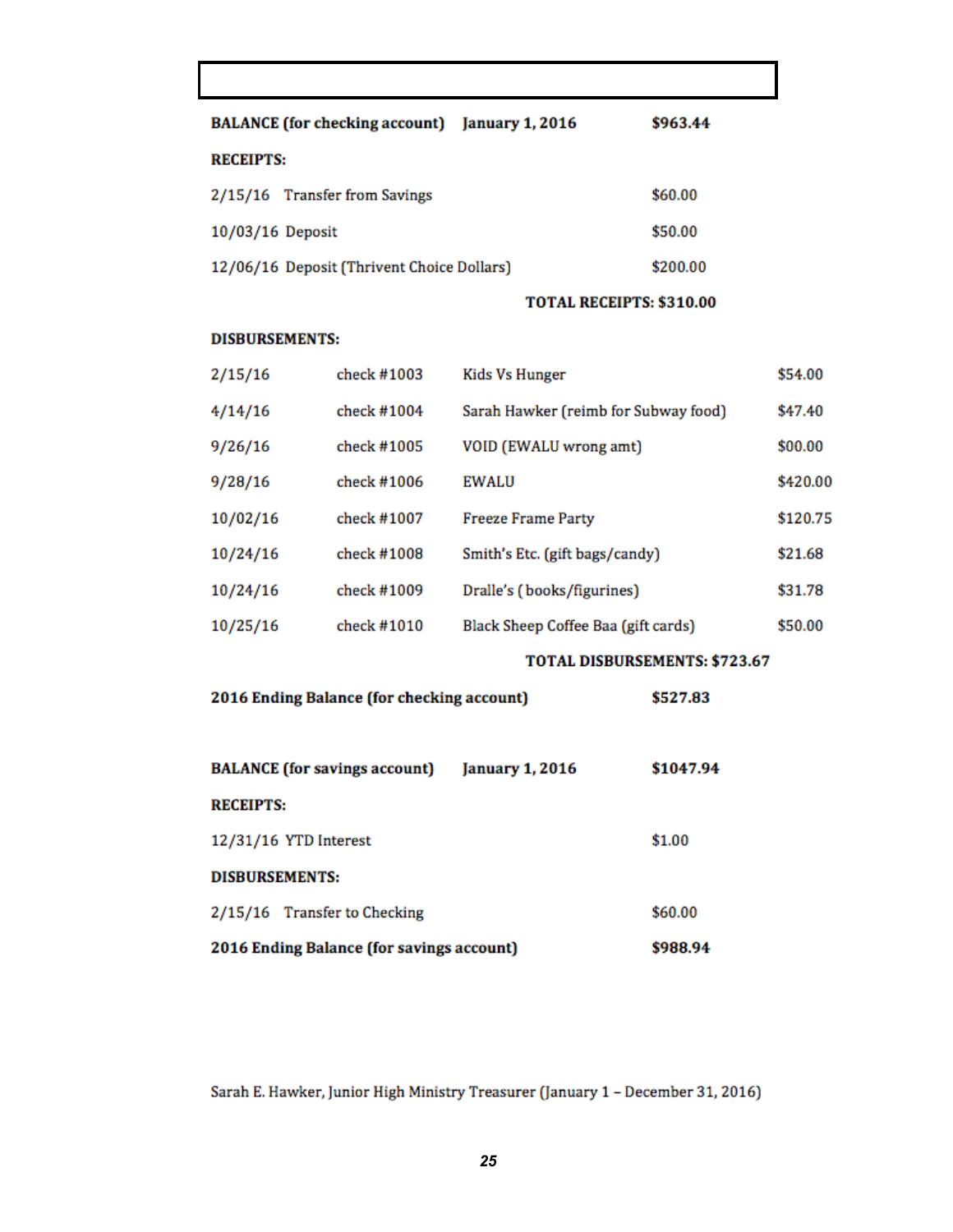## St. Peter Lutheran Church - Memorial Fund

| 100.00   | Bob and Shirley Brinkman memorial, undesignated by: Sue Schroeder, Mark & Carla           |
|----------|-------------------------------------------------------------------------------------------|
|          | Brinkman, Joe & Sue Brinkman, Gale & Mary Brinkman                                        |
| 24893.75 | Irene Landers memorial (Life insurance policy). Undesignated                              |
| 800.00   | Susan Miller memorial for landscaping by Edward and Luella Miller                         |
| 100.00   | Susan Miller memorial, undesignated by Lyna Miller                                        |
| 100.00   | WELCA annual memorial, undesignated                                                       |
|          | Fellowship Hall Stained Glass Window: Thelma Riggins memorial, given by family            |
| 410.00   | Terry Rickart memorial, designated by family and friends                                  |
|          | Many other smaller memorials have been given to the Prayer shawl ministry, Sunday School, |
|          | WELCA and the undesignated memorial Fund.                                                 |

**Memorial Fund Balance:**

**Checking: 141.65 Money Market Fund: Designated: 6608.03 Undesignated: 44586.08** Balance 12-31-15 **51335.76**

Julie Brinkman, Memorial Fund Secretary/Treasurer

# ALTAR GUILD

The following ladies are currently serving on Altar Guild:

Delores Adelmund Rose Adelmund Clarene Backer Mary Brinkman Jennifer Hoodjer Jeanie Krull Erin Mulder **Robin Ralls** Tanya Yerkes Kelly Zurcher

Alternates: Julie Brinkman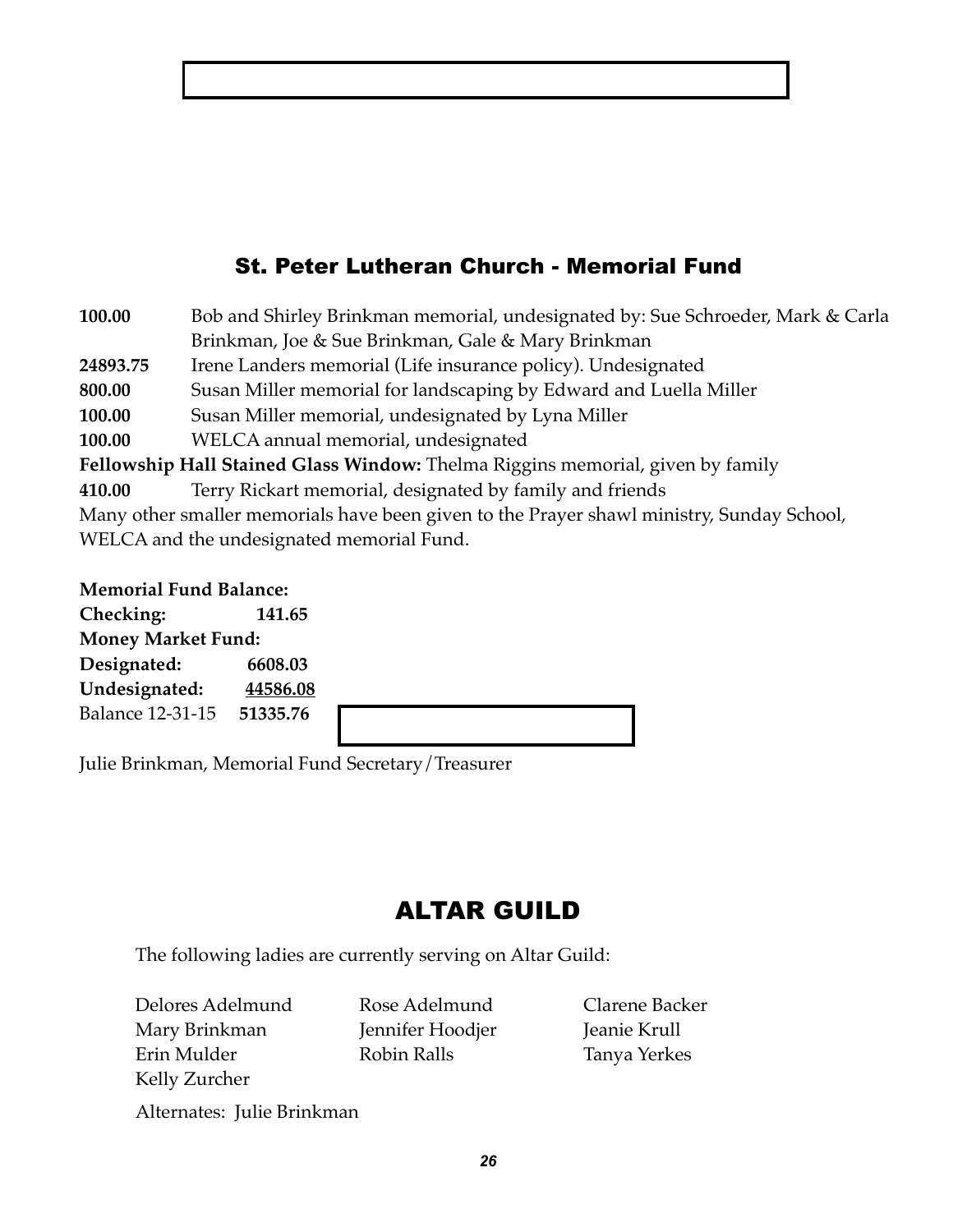Holiday church displays: Robin Ralls, Kelly Zurcher

Baptismal Napkins: Marilyn Schroeder

Thank you to Marjorie O'Brien, Donna Spratt & Donna Wunsch for your years of service on Altar Guild

# W.E.L.C.A. Report (Women of the Evangelical Lutheran Church in America)

As Women of St. Peter, we come together for study, support, and fellowship. We count on support from all women of St. Peter. We grow in our faith through monthly Bible study, led by the Pastor. We affirm our gifts through quilt tying, school bags, layettes, Prayer Shawl Ministry, Cuddle Club and other mission work outside and within our community. We support Lutheran World Relief and Lutheran Social Service of Iowa, and area camps monetarily and with our quilt donations. We send care packages to those serving in the military. We remember shut-ins and those in care centers, support our missionaries, and give to children going to camps. Thank you to the congregation for the donations for the Giving Tree and Operation Christmas Child.

This year the Prayer Shawl Ministry has distributed 37 shawls. This ministry was started in 2007, with 450 shawls made and 420 shawls given away since the start of the program.

We worked with the women of the Presbyterian Church to serve Advent soup suppers, with the money donated going toward Community Bible School. We prepared and donated 100 sack lunches for farmers working on fall harvest, financially supported and helped serve the Community Christmas Cantata, and served 850 people at our Country Time Dinner in September.

A coffee was sponsored for our local pastors so that they could meet Pastor Daniel and Christin. In April we had the salad luncheon/card party, and a Family Bingo Fun Day in February. We invited Wings of Refuge of Hampton to an informational presentation on sex trafficking in our area. Winterfest 2016 was a free meal served and a performance by the Lampost Theatre of Cedar Falls that followed. Many of our WELCA women also contribute their time to the Community Senior Center.

### Your 2016 WELCA Board

Sue Schroeder, Sue Brinkman, Julie Brinkman, Betty Heitland, Nancy Reser, Bev Christensen, Connie Yerkes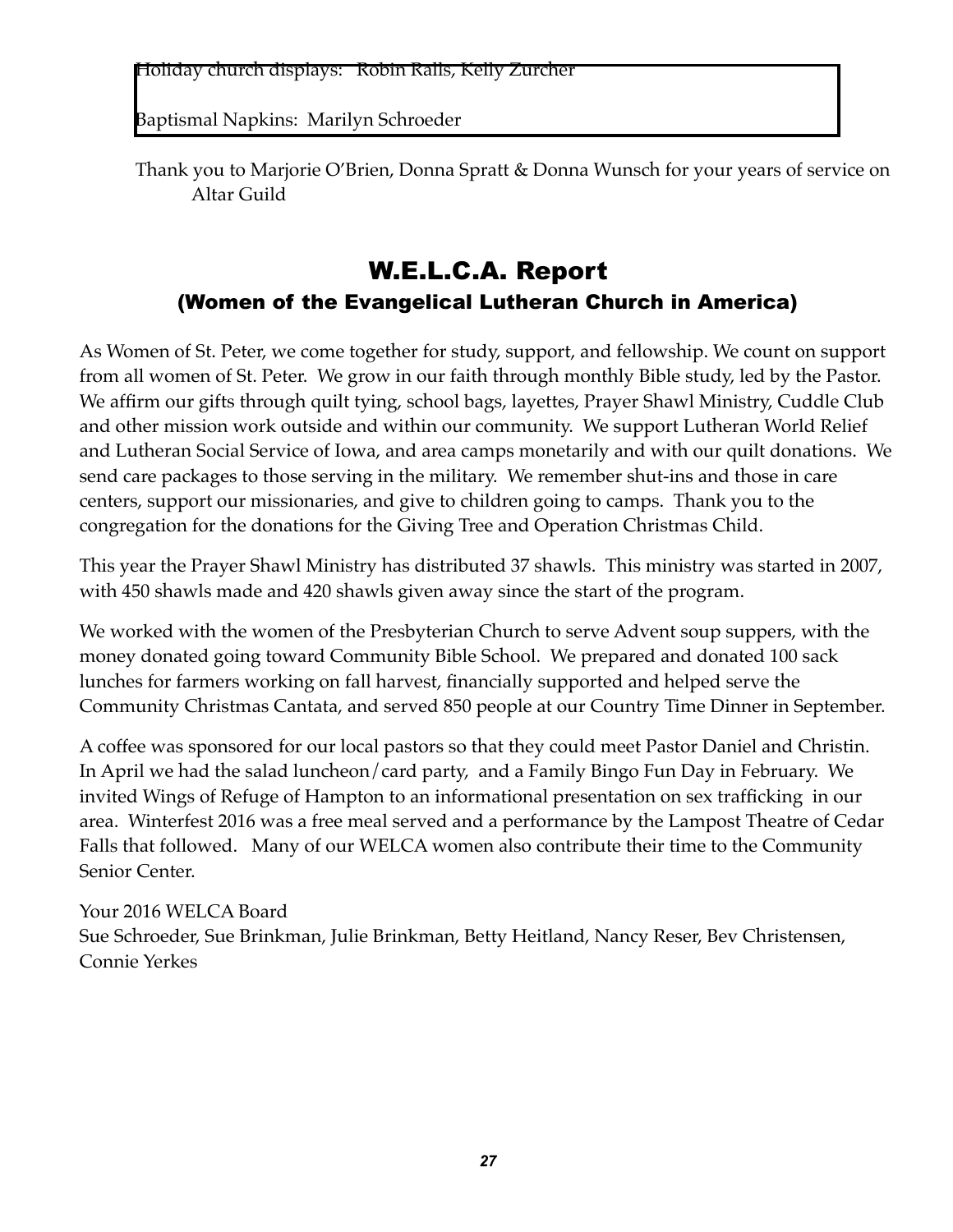| <b>Receipts:</b>                                    |          |         |
|-----------------------------------------------------|----------|---------|
|                                                     |          |         |
|                                                     |          |         |
| Edna Steere Memorial (for LWR kits)105.00           |          |         |
| Galen Landers Memorial (for sewing machine)244.00   |          |         |
| Irene Landers Memorial (for quilting)10.00          |          |         |
|                                                     |          |         |
|                                                     |          |         |
|                                                     |          |         |
| Thank Offering (For World Hunger)178.22             |          |         |
|                                                     |          |         |
|                                                     |          |         |
|                                                     |          |         |
|                                                     |          |         |
|                                                     |          |         |
| Advent Soup Supper (Free will donations)300.00      |          |         |
|                                                     |          |         |
| <b>Total Receipts</b>                               | 16496.12 |         |
| <b>Disbursements:</b>                               |          |         |
|                                                     |          |         |
|                                                     |          |         |
|                                                     |          |         |
|                                                     |          |         |
|                                                     |          |         |
|                                                     |          |         |
| Card Party/Raffle Expense103.95                     |          |         |
|                                                     |          |         |
| WELCA ELCA offering300.00                           |          |         |
|                                                     |          |         |
| Operation Child gift boxes36.56                     |          |         |
| Wings of Refuge donation100.00                      |          |         |
|                                                     |          |         |
|                                                     |          |         |
|                                                     |          |         |
| Bouillons Flower & Garden103.50                     |          |         |
|                                                     |          |         |
|                                                     |          |         |
|                                                     |          |         |
| Community VBS (soup supper offering)300.00          |          |         |
|                                                     |          |         |
|                                                     |          |         |
| Thank Offering (for World Hunger) .178.22           |          |         |
| Parsonage Fund (card party/raffle proceeds) .378.05 |          |         |
| Parsonage Fund (C. time raffle proceeds) 1259.00    |          |         |
|                                                     |          |         |
| End of Year Donations 4225.00                       |          |         |
| <b>Total Disbursements</b>                          | 17697.49 |         |
|                                                     |          | 7030.22 |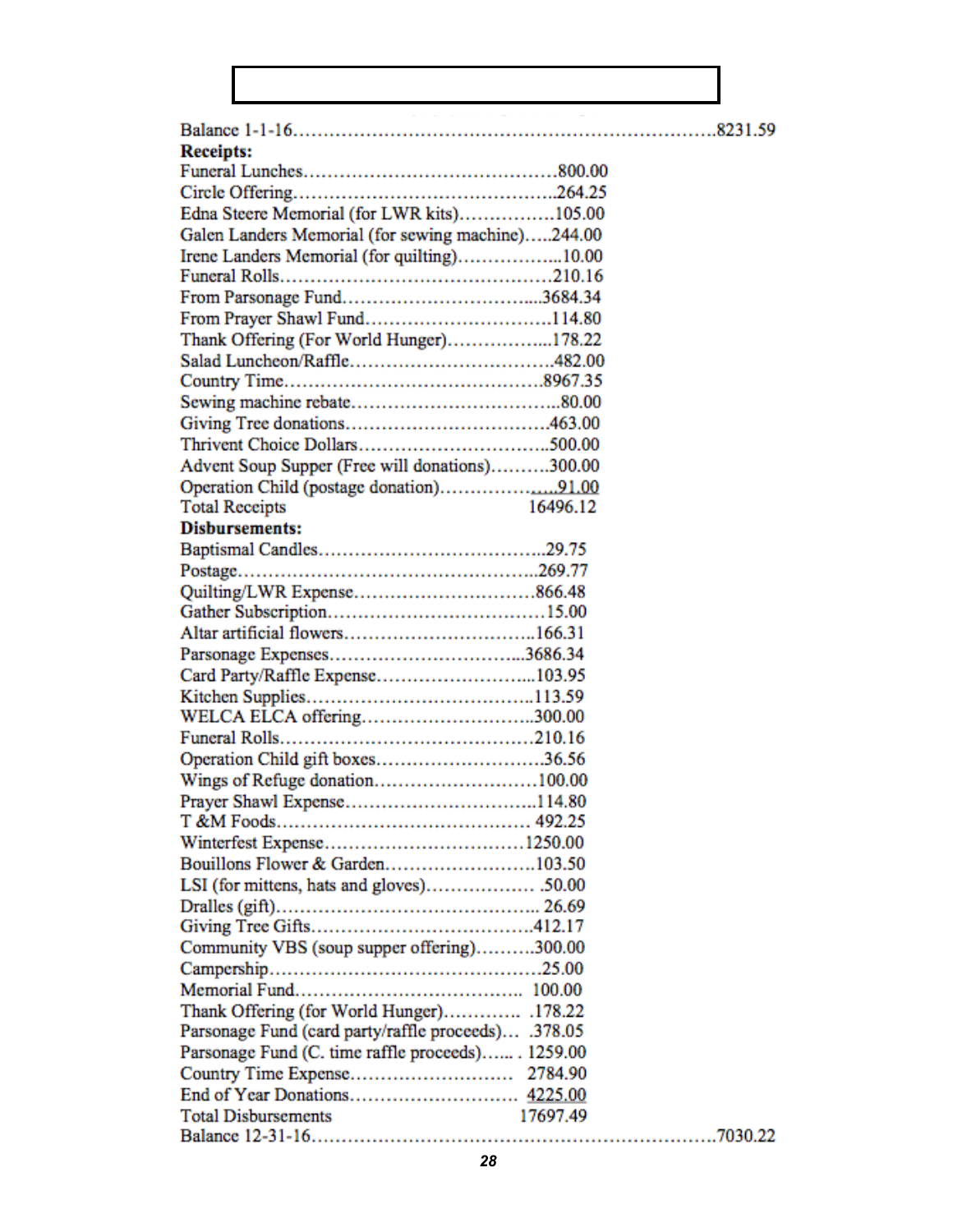| <b>Receipts</b>       |  |
|-----------------------|--|
|                       |  |
| <b>Disbursements:</b> |  |
|                       |  |
|                       |  |

# WELCA Prayer Shawl / Baptismal Blanket Fund

Balance 12-31-16.............3398.13

Г

| <u> 1989 - Jan Sterling von Berling von Berling von Berling von Berling von Berling von Berling von Berling von B</u> |  |
|-----------------------------------------------------------------------------------------------------------------------|--|
|                                                                                                                       |  |
| <b>Receipts:</b>                                                                                                      |  |
|                                                                                                                       |  |
|                                                                                                                       |  |

### WELCA EPIC Fund

| Salad Luncheon/Raffle proceeds378.05 |  |
|--------------------------------------|--|
|                                      |  |
|                                      |  |
| WELCA End of year transfer1000.00    |  |
|                                      |  |
| 3173.81                              |  |
|                                      |  |
| Transfer to WELCA checking3686.34    |  |
|                                      |  |
|                                      |  |

Julie Brinkman, WELCA Treasurer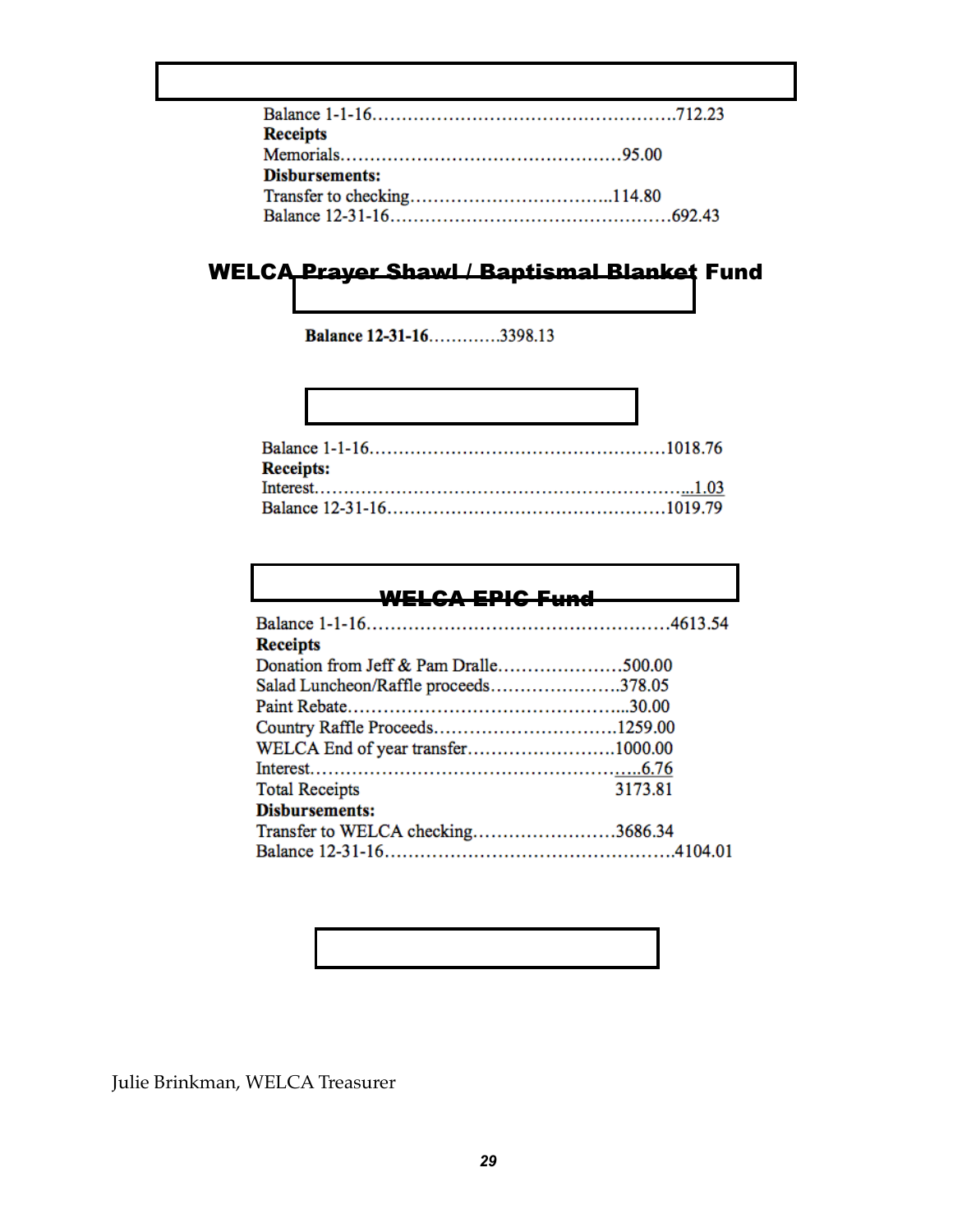## WELCA PARSONAGE

Our WELCA Board along with volunteer congregation members did a thorough cleaning of the parsonage before Pastor Daniel and Christin moved in. The rooms that needed painting were painted. A washer and dryer was purchased to complete the provision of all appliances. The carpet in the office was replaced. New window treatments were provided where needed. Ceiling fans were purchased for the bedrooms, living room, and office.

We will do our next walk through in May of 2017.

| <b>Checking Account</b><br>Balance as of December 31, 2015 | \$2,020.23 |
|------------------------------------------------------------|------------|
| Deposits:                                                  |            |
| Memorial-Dixie Brinkman                                    | \$100.00   |
| Memorial-Dralle                                            | \$50.00    |
| Total Yearly Interest Earned                               | 52.14      |
| Total:                                                     | \$152.14   |
| nses:                                                      |            |

Balance as of December 31, 2016 \$2,172.37

## Sunday School Memorial Fund

Erin Mulder, Sunday School Treasurer

## Sunday School Treasurer's Report

| <b>Checking Account</b><br>Balance Ending as of December 31, 2015 | \$1,248.17 |
|-------------------------------------------------------------------|------------|
|                                                                   |            |
| Deposits:                                                         |            |
| Offering                                                          | \$662.25   |
| Noisy Offering                                                    | \$817.24   |
| Thrivent (Gerald Wagner)                                          | \$145.00   |
| Disbursement from WELCA                                           | \$300.00   |
| Christmas Program Offering                                        | \$597.04   |
| Total:                                                            | \$2,521.53 |
| Expenses:                                                         |            |

Transfer to memorial fund (Dixie Brinkman) \$100.00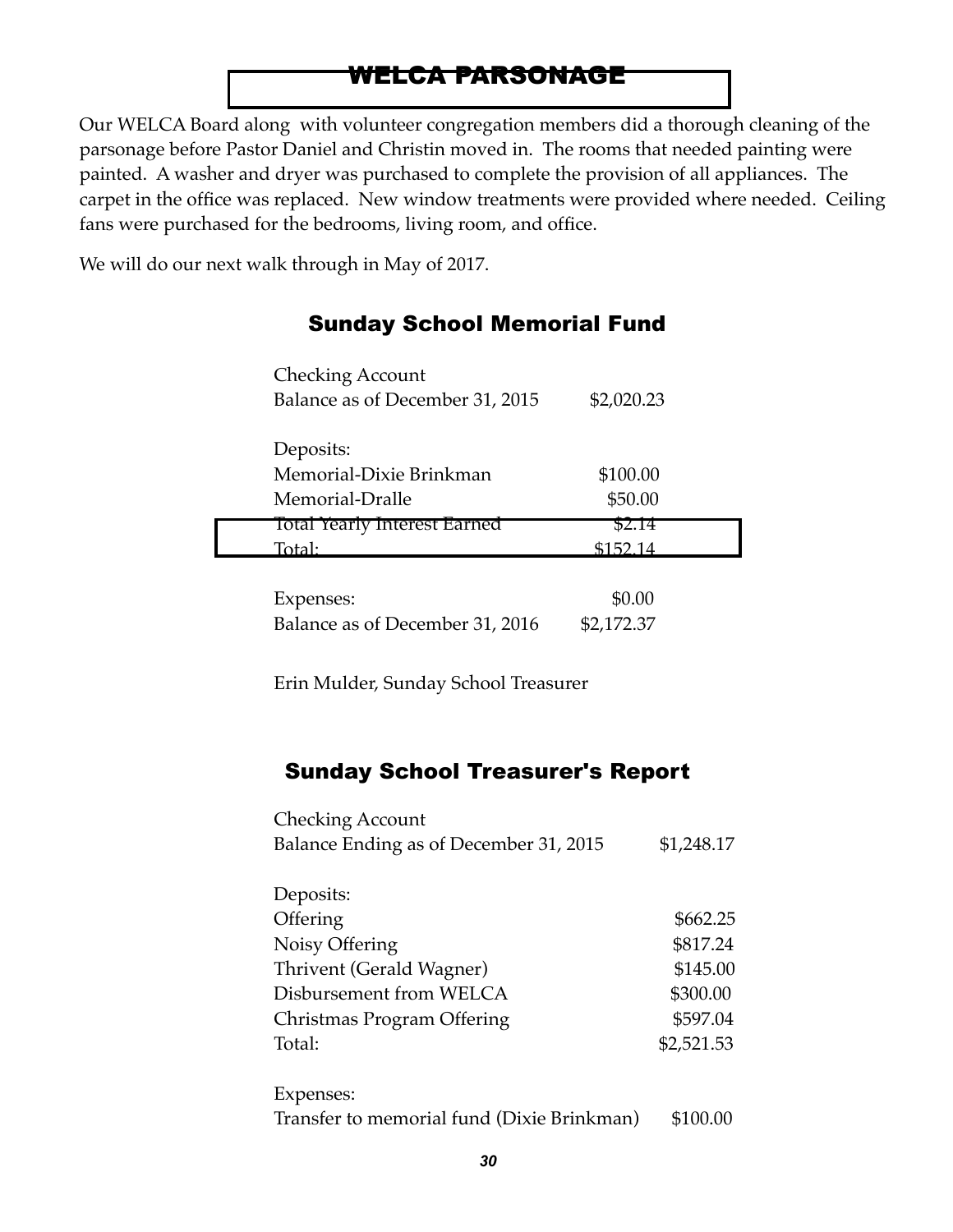| Jean Ann Wedeking (supplies)                 | \$37.07    |  |
|----------------------------------------------|------------|--|
| Kmart (supplies)                             | \$12.81    |  |
| Donation (Wings of Refuge)                   | \$200.00   |  |
| Jennifer Hoodjer (cookies for Sunday school) | \$63.00    |  |
| Group Publishing (teacher presents)          | \$222.11   |  |
| <b>Living Grace</b>                          | \$101.09   |  |
| T&M Foods (treats)                           | \$27.81    |  |
| T&M Foods (treats)                           | \$42.68    |  |
| Freeze Frame (confirmation party)            | \$66.29    |  |
| Continued on page 31                         |            |  |
| Christian Brands                             | \$23.76    |  |
| Christianbook.com (supplies)                 | \$32.98    |  |
| <b>Walmart (Supplies)</b>                    | \$17.83    |  |
| Hobby Lobby (supplies)                       | \$17.84    |  |
| Holly McBurney (supplies)                    | \$14.99    |  |
| Smith's Etc. (supplies)                      | \$9.21     |  |
| Lander's Hardware                            |            |  |
| (Christmas presents-adopt a child)           | \$63.07    |  |
| <b>Blain's Farm Fleet</b>                    |            |  |
| (Christmas presents-adopt a child)           | \$209.20   |  |
| Allison Variety (Christmas Program corsages) | \$42.00    |  |
| Bethany Gabe (Christmas Program cakes)       | \$50.00    |  |
| <del>Oriental Trading (star costume)</del>   | \$12.99    |  |
| Total:                                       | \$1,366.73 |  |
| Balance as of December 31, 2016              | \$2,402.97 |  |

# Sunday School Staff and Enrollment

**Class**

**Nursery (7), Pre-K (9), and Kindergarten (10)** Teachers-- Traci Bartels, Liz Schroeder Helpers-- Bridget Shultz, Jennifer Hoodjer

## **1st Grade (5) and 2nd Grade (6)**

Teacher--Jean Ann Wedeking Helpers-- Holly McBurney, Tanya Yerkes

**3rd Grade (6) and 4th Grade (9)**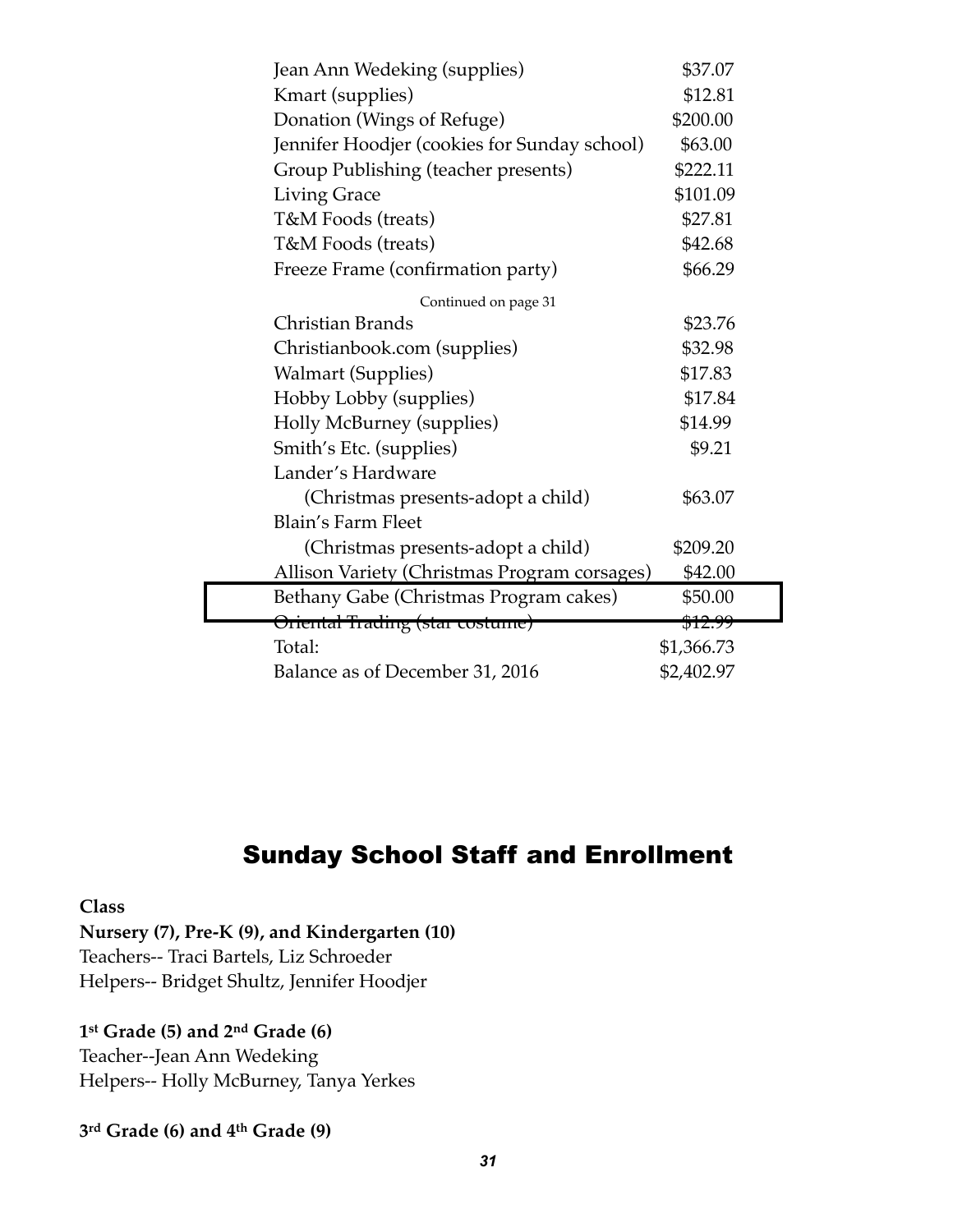Teacher--Holly Wedeking Helper—Mary Brinkman and Hallie Testroet

**5th Grade (4) and 6th Grade (5)** Teacher—Michelle Hymen Helpers—Galen Hoodjer

**7th & 8th Grade (18)**  Teachers--June Vogelman and Sarah Hawker

Continued on page 32

Pianist- Betty Heitland Music Director- Erin Mulder, Tracy Bartels Sunday School Director- Erin Mulder Sunday School Assistant- Ashley Coake

Cradle Roll- 26 Current Enrollment- 79 Average Weekly Attendance- 45 Average Offering- \$27.50 Average Noisy Offering- \$85

For 2016:

The year kicked off on Rally Sunday with an activity for children and their families. Prayer boxes were made and fellowship was served by the Christian Ed Committee.

Bibles were presented to 3<sup>rd</sup> grade students on September 25<sup>th</sup>.

All students enjoyed a hayride on October 2nd

The Sunday School students sang for worship at Sunday AM Service, Saturday PM Service, and Sunday Contemporary Service.

We presented a Christmas Program on December  $11t<sup>h</sup>$ . The theme was a birthday party for Jesus. Cake and cookies were served at the party following the program.

The Sunday School adopted 4 children, locally, and purchased Christmas gifts, which were presented at the Christmas Program. Families were encouraged to also support Operation Christmas Child.

The teachers are using Group curriculum and utilizing online resources.

Attendance Awards Assemblies: October, February, and May